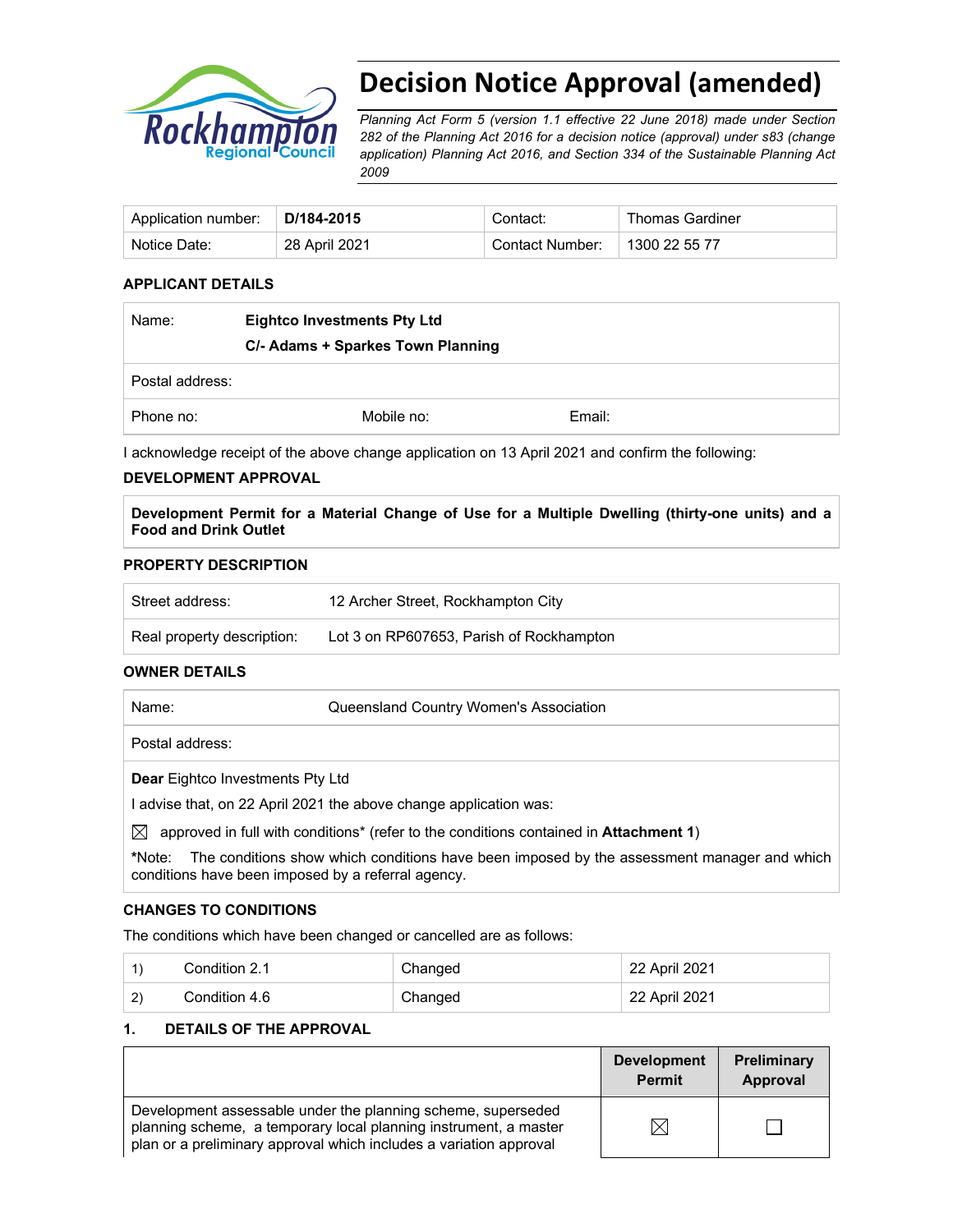| - Material Change of use |  |
|--------------------------|--|
|                          |  |

## **2. CONDITIONS**

This approval is subject to the conditions in Attachment 1.

## **3. FURTHER DEVELOPMENT PERMITS REQUIRED**

Please be advised that the following development permits are required to be obtained before the development can be carried out:

| Type of development permit required | Subject of the required development permit |
|-------------------------------------|--------------------------------------------|
| <b>Operational Works</b>            | Road Works                                 |
|                                     | <b>Access and Parking Works</b>            |
|                                     | <b>Stormwater Works</b>                    |
|                                     | Site Works                                 |
|                                     | <b>Roof and Allotment Drainage Works</b>   |
| <b>Building Works</b>               | Demolition Works; and                      |
|                                     | <b>Building Works</b>                      |
| Plumbing and Drainage Works         | <b>Plumbing and Drainage Works</b>         |

### **4. REFERRAL AGENCIES NIL**

#### **5. THE APPROVED PLANS**

**The approved development must be completed and maintained generally in accordance with the approved drawings and documents:** 

| <b>Plan/Document Name</b>   | <b>Plan/Document Number</b> | <b>Dated</b>     |
|-----------------------------|-----------------------------|------------------|
| Site Plan                   | 715107                      | <b>July 2016</b> |
| Site Plan Extended          | 715107                      | <b>July 2016</b> |
| <b>Basement Level</b>       | 1000, Revision F            | 16 February 2021 |
| Ground Level                | 1001, Revision G            | 16 February 2021 |
| <b>Typical Level</b>        | 1003, Revision E            | 26 May 2020      |
| Level 8                     | 1004, Revision E            | 10 July 2020     |
| Roof Plan                   | 715107                      | December 2015    |
| South-East Elevation        | 3002, Revision D            | 4 June 2020      |
| South-West Elevation        | 3001, Revision D            | 4 June 2020      |
| <b>North-East Elevation</b> | 3000, Revision D            | 4 June 2020      |
| <b>North-West Elevation</b> | 3003, Revision D            | 4 June 2020      |
| Waste Management Review     | <b>Not Numbered</b>         | <b>July 2016</b> |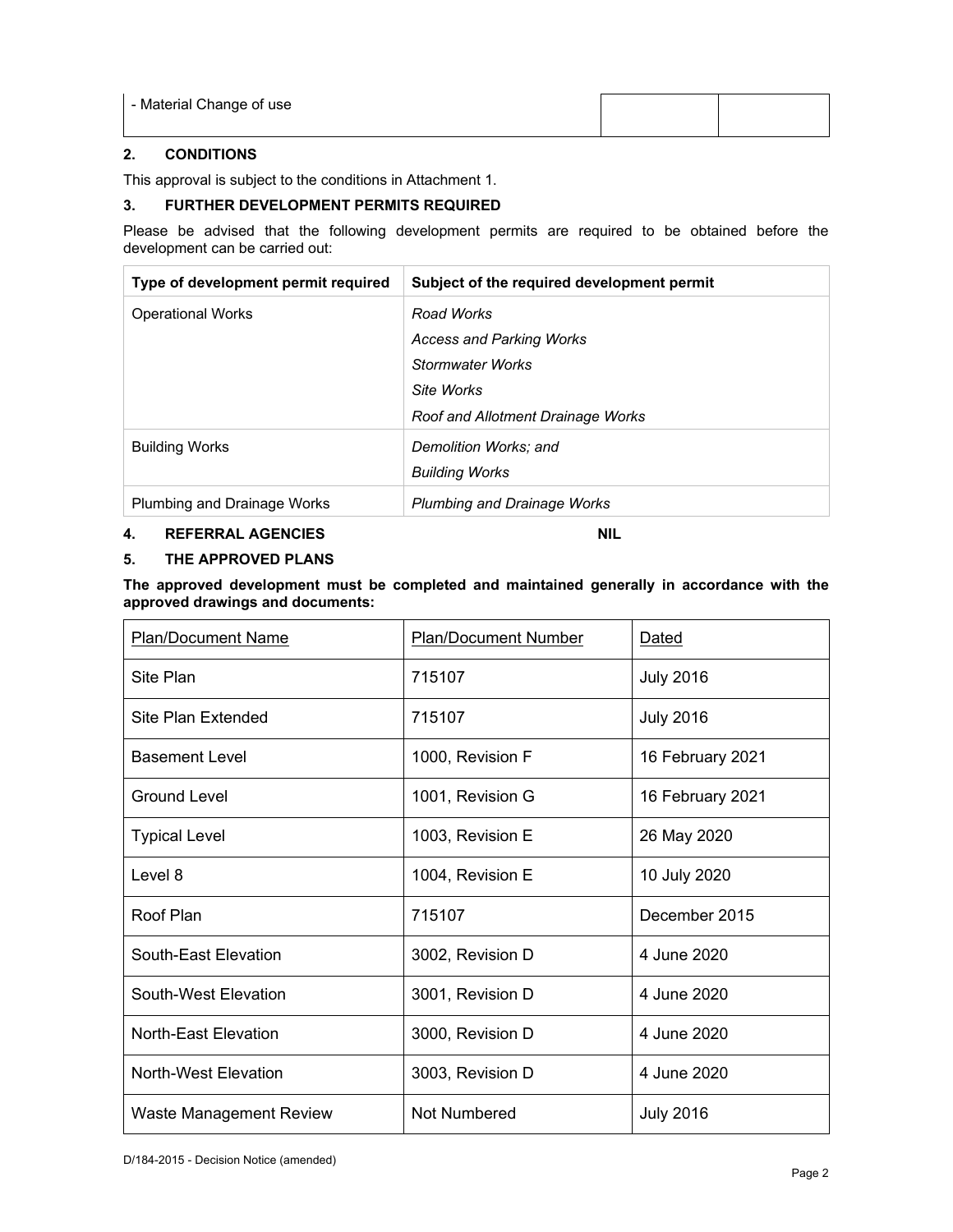| Plan/Document Name                | <b>Plan/Document Number</b> | Dated            |
|-----------------------------------|-----------------------------|------------------|
| Engineering Infrastructure Report | 15-004139 Revision B        | <b>July 2016</b> |

#### **6. CURRENCY PERIOD FOR THE APPROVAL**

The standard relevant periods stated in section 85 of *Planning Act 20016* apply to each aspect of development in this approval, if not stated in the conditions of approval attached.

## **7. STATEMENT OF REASONS**

| <b>Description</b><br>of the<br>development | The proposed development is for a Minor Change for a Material Change of Use<br>for a Multiple Dwelling (thirty-one units) and a Food and Drink Outlet                                                                                                                                                                                                               |  |
|---------------------------------------------|---------------------------------------------------------------------------------------------------------------------------------------------------------------------------------------------------------------------------------------------------------------------------------------------------------------------------------------------------------------------|--|
| <b>Reasons for Decision</b>                 | Assessment of the development against the relevant zone purpose,<br>a)<br>planning scheme codes and planning scheme policies demonstrates that<br>the proposed development will not cause significant adverse impacts on the<br>surrounding natural environment, built environment and infrastructure,<br>community facilities, or local character and amenity; and |  |
|                                             | On balance, the application should be approved because<br>b)<br>the<br>circumstances favour Council exercising its discretion to approve the<br>application even though the development does not comply with an aspect<br>of the assessment benchmarks.                                                                                                             |  |
| <b>Assessment</b><br><b>Benchmarks</b>      | The proposed development was assessed against the following assessment<br>benchmarks:<br>High Density Residential Zone;<br>٠<br>Access, Parking and Transport Code;<br>٠<br>Landscape Code;<br>٠<br>Stormwater Management Code;<br>٠<br>Waste Management Code; and<br>٠<br>Airport Environs Overlay Code.                                                           |  |
| <b>Matters prescribed</b><br>by regulation  | The Rockhampton Region Planning Scheme 2015 (version 2.1); and<br>$\bullet$<br>The common material, being the material submitted with the application.<br>٠                                                                                                                                                                                                         |  |

#### **8. RIGHTS OF APPEAL**

The rights of an applicant to appeal to a tribunal or the Planning and Environment Court against a decision about a development application are set out in chapter 6, part 1 of the *Planning Act 2016*. For particular applications, there may also be a right to make an application for a declaration by a tribunal (see chapter 6, part 2 of the *Planning Act 2016).*

#### *Appeal by an applicant*

An applicant for a development application may appeal to the Planning and Environment Court against the following:

- the refusal of all or part of the development application
- a provision of the development approval
- the decision to give a preliminary approval when a development permit was applied for
- a deemed refusal of the development application.

An applicant may also have a right to appeal to the Development tribunal. For more information, see schedule 1 of the *Planning Act 2016*.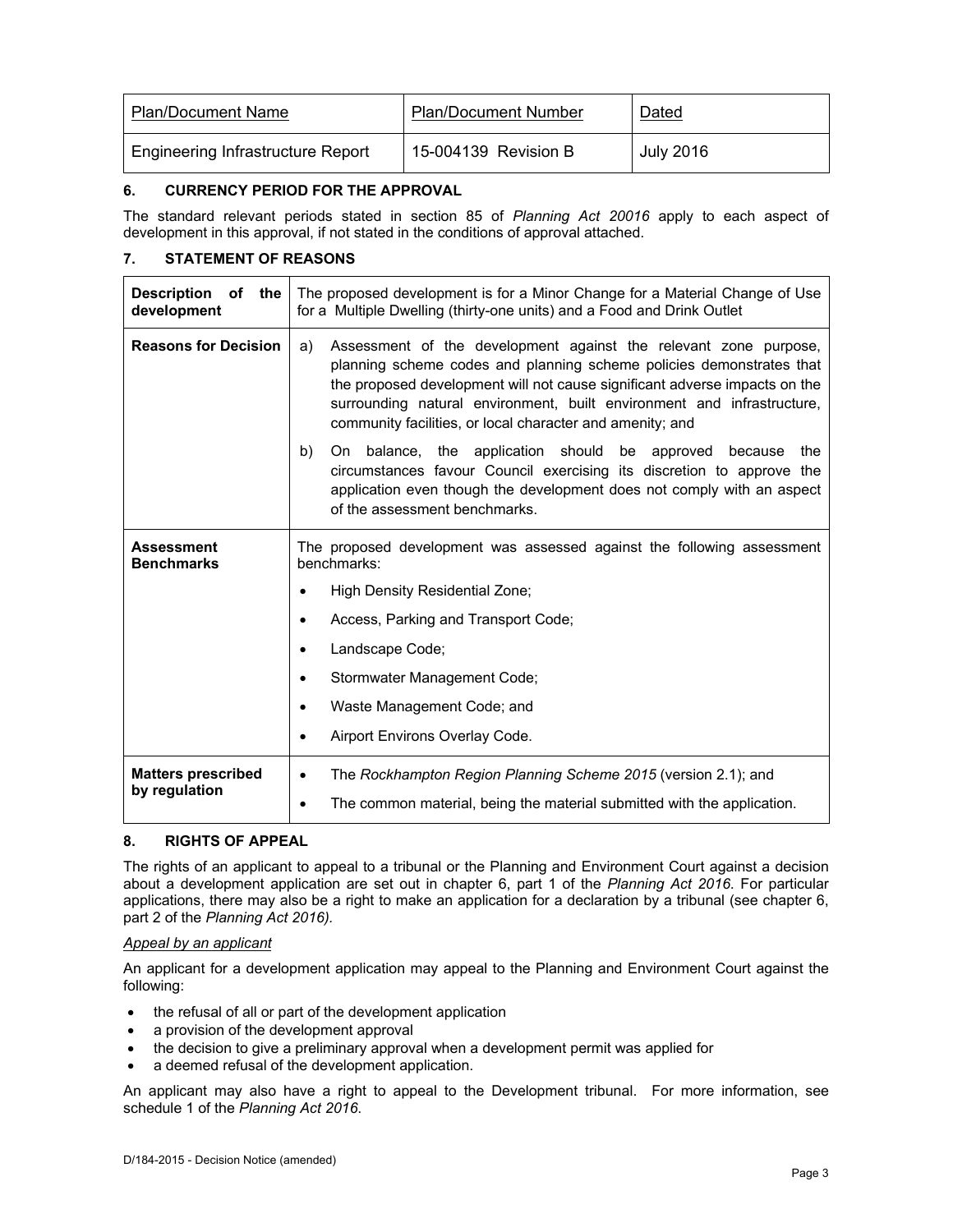The timeframes for starting an appeal in the Planning and Environment Court are set out in section 229 of the *Planning Act 2016*.

**Attachment 2** is an extract from the *Planning Act 2016* that sets down the applicant's appeal rights and the appeal rights of a submitter.

## **9. WHEN THE DEVELOPMENT APPROVAL TAKES EFFECT**

This development approval takes effect:

- From the time the decision notice is given – if there is no submitter and the applicant does not appeal the decision to the court.

Or

- When the submitter's appeal period ends – if there is a submitter and the applicant does not appeal the decision to the court.

Or

- Subject to the decision of the court, when the appeal is finally decided – if an appeal is made to the court.

#### **10. ORIGINAL DECISION ASSESSMENT MANAGER**

| Name: | Tarnya Fitzgibbon<br><b>COORDINATOR</b><br><b>DEVELOPNENT ASSESSMENT</b> |  | Date: 12 August 2016 |  |
|-------|--------------------------------------------------------------------------|--|----------------------|--|
|-------|--------------------------------------------------------------------------|--|----------------------|--|

#### **11. ASSESSMENT MANAGER**

| Name: | Tarnya Fitzgibbon<br><b>COORDINATOR</b> | Signature: | Date: 28 April 2021 |
|-------|-----------------------------------------|------------|---------------------|
|       | <b>DEVELOPMENT ASSESSMENT</b>           |            |                     |

#### **Attachment 1 – Conditions of the approval**

*Part 1* **–** *Conditions imposed by the assessment manager [Note: where a condition is imposed about infrastructure under Chapter 4 of the Planning Act 2016, the relevant provision of the Act under which this condition was imposed must be specified.]*

**Attachment 2—Extract on appeal rights**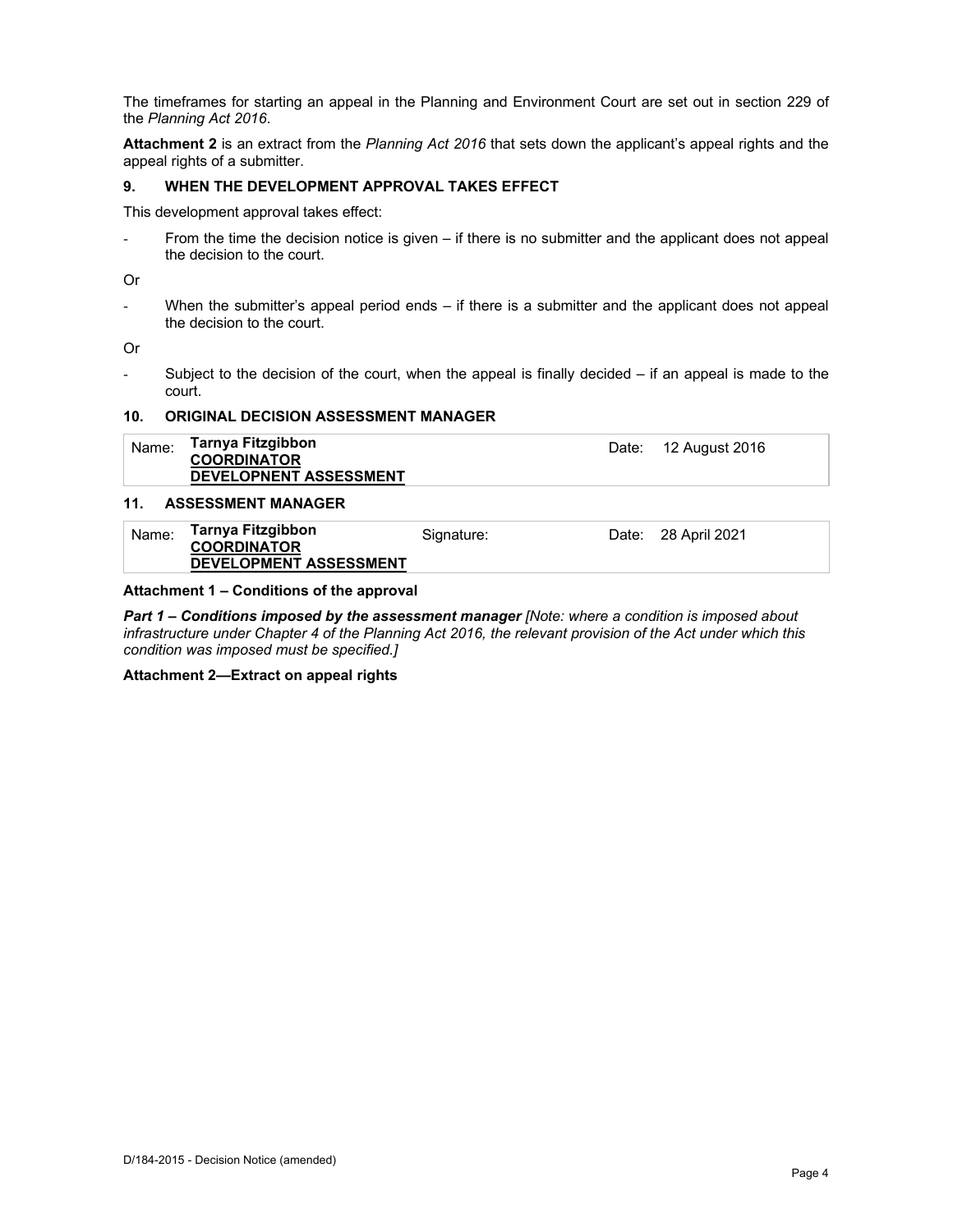

## **Attachment 1 – Part 1**

## **Rockhampton Regional Council Conditions**

*PLANNING ACT 2016*

## 1.0 ADMINISTRATION

- 1.1 The Developer and his employee, agent, contractor or invitee is responsible for ensuring compliance with the conditions of this development approval.
- 1.2 Where these Conditions refer to "Council" in relation to requiring Council to approve or to be satisfied as to any matter, or conferring on the Council a function, power or discretion, that role may be fulfilled in whole or in part by a delegate appointed for that purpose by the Council.
- 1.3 All conditions, works, or requirements of this development approval must be undertaken and completed and be accompanied by a Compliance Certificate for any operational works required by this development approval:
	- 1.3.1 to Council's satisfaction;
	- 1.3.2 at no cost to Council; and
	- 1.3.3 prior to the commencement of the use,

unless otherwise stated.

- 1.4 Infrastructure requirements of this development approval must be contributed to the relevant authorities, where applicable, at no cost to Council, prior to the commencement of the use, unless otherwise stated.
- 1.5 The following further Development Permits must be obtained prior to the commencement of any works associated with their purposes:
	- 1.5.1 Operational Works:
		- (i) Road Works;
		- (ii) Access and Parking Works;
		- (iii) Stormwater Works;
		- (iv) Roof and Allotment Drainage;
		- (v) Site Work.
	- 1.5.2 Plumbing and Drainage Works; and
	- 1.5.3 Building Works:
		- (i) Demolition Works; and
		- (ii) Building Works.
- 1.6 All Development Permits for Operational Works and Plumbing and Drainage Works must be obtained prior to the issue of a Development Permit for Building Works.
- 1.7 All works must be designed, constructed and maintained in accordance with the relevant Council policies, guidelines and standards, unless otherwise stated.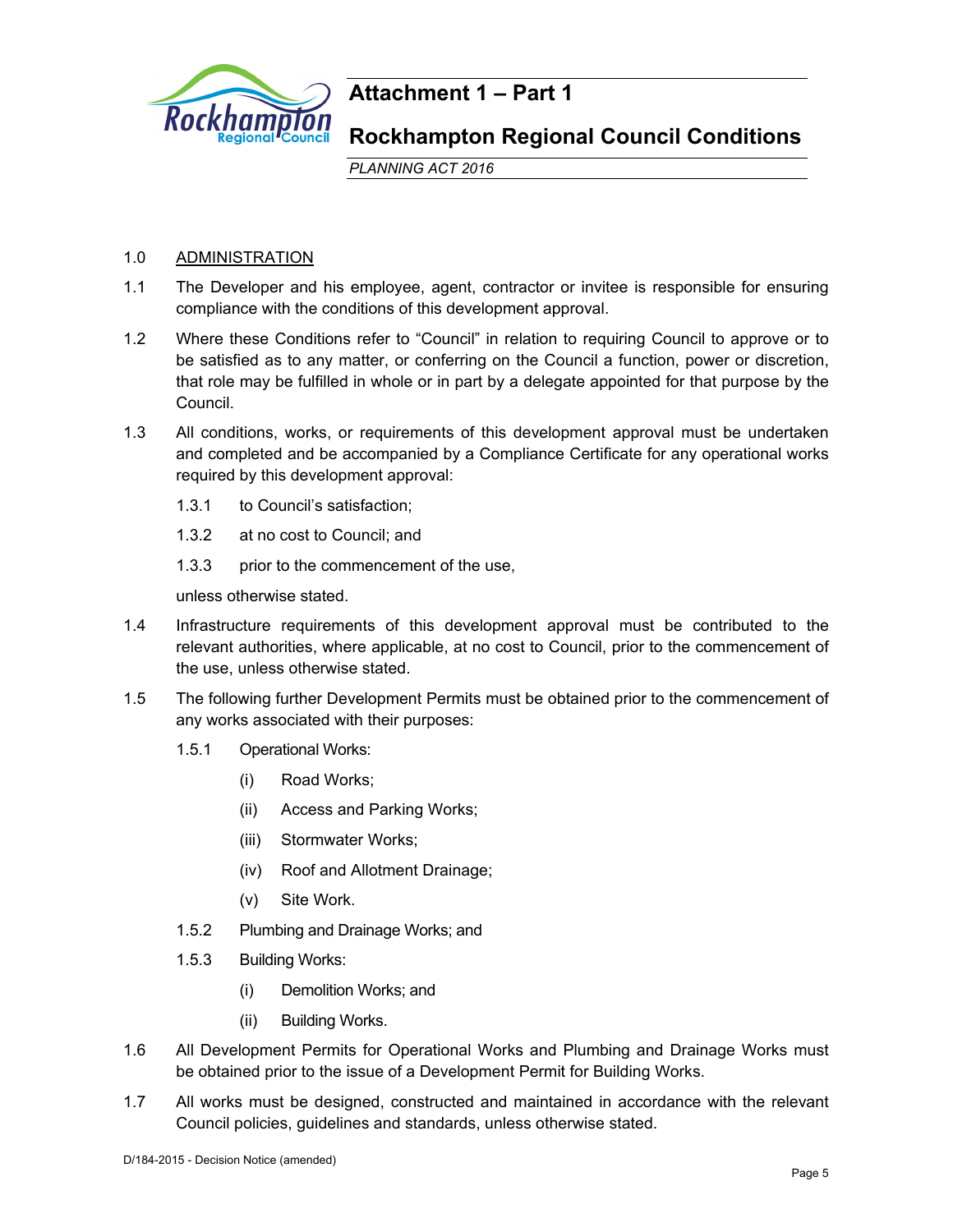1.8 All engineering drawings/specifications, design and construction works must be in accordance with the requirements of the relevant *Australian Standards* and must be approved, supervised and certified by a Registered Professional Engineer of Queensland.

## 2.0 APPROVED PLANS AND DOCUMENTS

2.1 The approved development must be completed and maintained generally in accordance with the approved plans and documents, except where amended by any condition of this development approval:

| <b>Plan/Document Name</b>                   | <b>Plan/Document Number</b> | Dated            |
|---------------------------------------------|-----------------------------|------------------|
| Site Plan                                   | 715107                      | <b>July 2016</b> |
| Site Plan Extended                          | 715107                      | <b>July 2016</b> |
| <b>Basement Level</b>                       | 1000, Revision F            | 16 February 2021 |
| Ground Level                                | 1001, Revision G            | 16 February 2021 |
| <b>Typical Level</b>                        | 1003, Revision E            | 26 May 2020      |
| Level 8                                     | 1004, Revision E            | 10 July 2020     |
| Roof Plan                                   | 715107                      | December 2015    |
| South-East Elevation                        | 3002, Revision D            | 4 June 2020      |
| South-West Elevation                        | 3001, Revision D            | 4 June 2020      |
| <b>North-East Elevation</b>                 | 3000, Revision D            | 4 June 2020      |
| North-West Elevation                        | 3003, Revision D            | 4 June 2020      |
| Waste Management Review                     | <b>Not Numbered</b>         | <b>July 2016</b> |
| <b>Engineering Infrastructure</b><br>Report | 15-004139 Revision B        | <b>July 2016</b> |

- 2.2 Where there is any conflict between the conditions of this approval and the details shown on the approved plans and documents, the conditions of approval must prevail.
- 2.3 Where conditions require the above plans or documents to be amended, the revised document(s) must be submitted for endorsement by Council prior to the submission of a Development Application for Operational Works.
- 3.0 ROAD WORKS
- 3.1 A Development Permit for Operational Works (road works) must be obtained prior to the commencement of any road works required by this development approval.
- 3.2 All road works must be designed and constructed in accordance with the approved plans (refer to condition 2.1), *Capricorn Municipal Development Guidelines*, relevant *Australian Standards* and the provisions of a Development Permit for Operational Works (road works).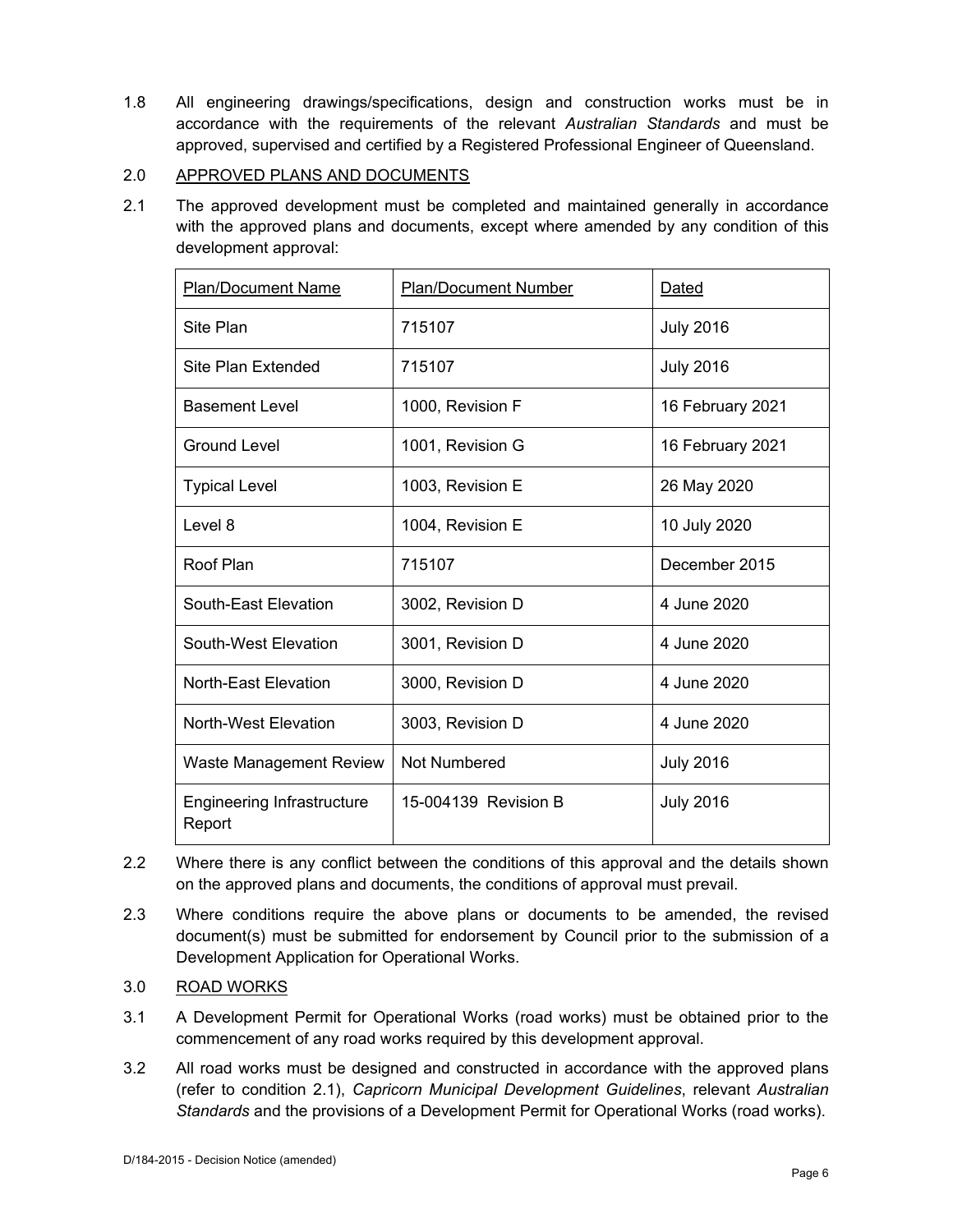- 3.3 Full width pedestrian pathways must be constructed along all road frontages of the subject site and comply with the requirements of the *Capricorn Municipal Development Guidelines*.
- 3.4 All pathways and access ramps must be designed and constructed in accordance with *Australian Standard AS1428 "Design for access and mobility"*.
- 3.5 All pathways located within a road reserve must be provided with public space lighting in accordance with *Australian Standard AS1158 "Lighting for roads and public spaces"*.
- 3.6 All pathways must incorporate kerb ramps at all road crossing points.
- 3.7 Traffic signs (if required) and pavement markings must be provided in accordance with the *Manual of Uniform Traffic Control Devices – Queensland*. Where necessary, existing traffic signs and pavement markings must be modified in accordance with the *Manual of Uniform Traffic Control Devices – Queensland*.

## 4.0 ACCESS AND PARKING WORKS

- 4.1 A Development Permit for Operational Works (access and parking works) must be obtained prior to the commencement of any access and parking works on the development site.
- 4.2 All access and parking works must be designed and constructed in accordance with the approved plans (refer to condition 2.1), *Capricorn Municipal Development Guidelines*, *Australian Standard AS2890 "Parking facilities"* and the provisions of a Development Permit for Operational Works (access and parking works).
- 4.3 All parking spaces, access driveway(s), and vehicular manoeuvring areas associated with this proposed development must be concrete paved.
- 4.4 Any redundant vehicular crossover must be replaced by Council standard kerb and channel.
- 4.5 Adequate sight distances must be provided for all ingress and egress movements at the access driveways in accordance with *Australian Standard 2890 "Parking facilities"*.
- 4.6 A minimum of forty-one (41) parking spaces must be provided on-site.
- 4.7 Parking spaces must be line-marked as shown in the Site Plan (refer to condition 2.1) and in accordance with the *Australian Standard AS2890 "Parking facilities"* and the provisions of a Development Permit for Operational Works (access and parking works).
- 4.8 Any application for a Development Permit for Operational Works (access and parking works) must be accompanied by detailed and scaled plans, which demonstrate the turning movements/swept paths of the largest vehicle to access the development site.

## 5.0 PLUMBING AND DRAINAGE WORKS

- 5.1 A Development Permit for Plumbing and Drainage Works must be obtained for the removal and/or demolition of any existing structure on the development site.
- 5.2 All internal plumbing and drainage works must be designed and constructed in accordance with the approved plans (refer to condition 2.1), *Capricorn Municipal Development Guidelines*, *Water Supply (Safety and Reliability) Act, Plumbing and Drainage Act*, Council's Plumbing and Drainage Policies and the provisions of a Development Permit for Plumbing and Drainage Works.
- 5.3 The development must be connected to Council's reticulated sewerage and water networks.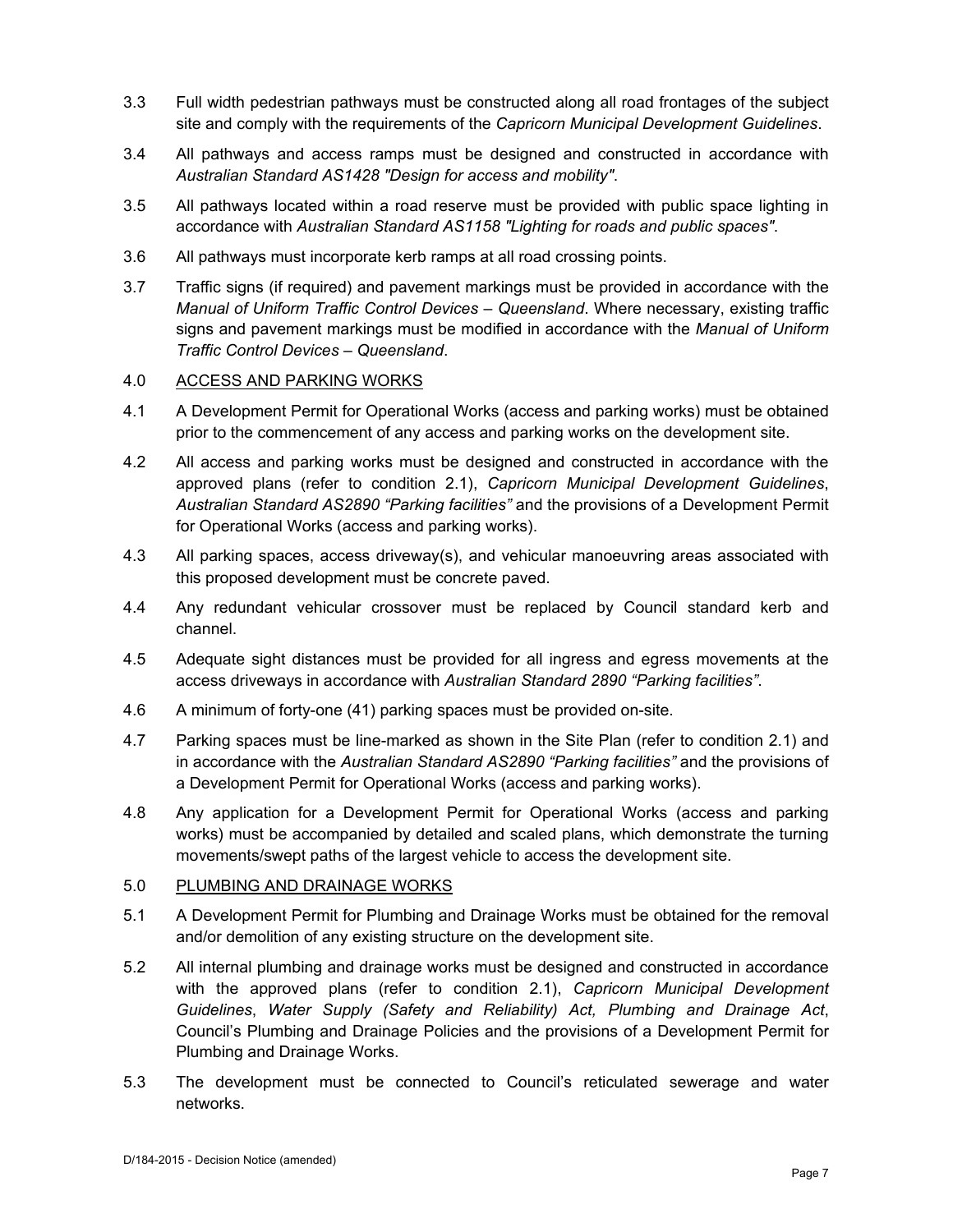- 5.4 The existing sewerage point(s) must be retained, and upgraded if necessary, to service the development.
- 5.5 Existing connection point must be terminated via a new Inspection Opening within the development site, adjacent to the northern boundary. This Inspection Opening must be located no closer than 1.5 metres from the boundary and must be raised to suit the finished surface levels.
- 5.6 The existing water connection point(s) must be disconnected. A new water connection point must be provided to the development. A hydraulic engineer or other suitably qualified person must determine the size of connection required.
- 5.7 The proposed development must be provided with a master meter at the development site boundary and sub-meters for each sole occupancy building in accordance with the *Queensland Plumbing and Drainage Code* and Council's Sub-metering Policy.
- 5.8 All internal plumbing and sanitary drainage works must be completely independent for each unit/tenancy.
- 5.9 Adequate domestic and fire fighting protection must be provided to the development, and must be certified by a hydraulic engineer or other suitably qualified person.
- 5.10 Sewer connections and water meter boxes located within trafficable areas must be raised or lowered to suit the finished surface levels and must be provided with heavy duty trafficable lids.
- 5.11 Alteration, disconnection or relocation of internal plumbing and sanitary drainage works associated with the existing building must be in accordance with regulated work under the *Plumbing and Drainage Act* and Council's Plumbing and Drainage Policies.
- 5.12 Sewerage trade waste permits must be obtained for the discharge of any non-domestic waste into Council's sewerage reticulation network. Arrestor traps must be provided where commercial or non-domestic waste is proposed to be discharged into the sewer system.

## 6.0 STORMWATER WORKS

- 6.1 A Development Permit for Operational Works (stormwater works) must be obtained prior to the commencement of any stormwater works on the site.
- 6.2 All stormwater drainage works must be designed and constructed in accordance with the approved plans (refer to condition 2.1), *Queensland Urban Drainage Manual*, *Capricorn Municipal Development Guidelines*, sound engineering practice and the provisions of a Development Permit for Operational Works (stormwater works).
- 6.3 All stormwater must be discharged to the existing 1200 millimetre diameter stormwater main located within Archer Street, fronting the development site.
	- 6.3.1 Access chamber must be constructed over the stormwater main to allow for a connection point.
	- 6.3.2 A backflow prevention device must be incorporated into the proposed drainage system to ensure stormwater does not flow back into the underground car park during the flooding.
- 6.4 All stormwater must not adversely affect adjoining land or infrastructure in comparison to the pre-development condition by way of blocking, altering or diverting existing stormwater runoff patterns or have the potential to cause damage to other infrastructure.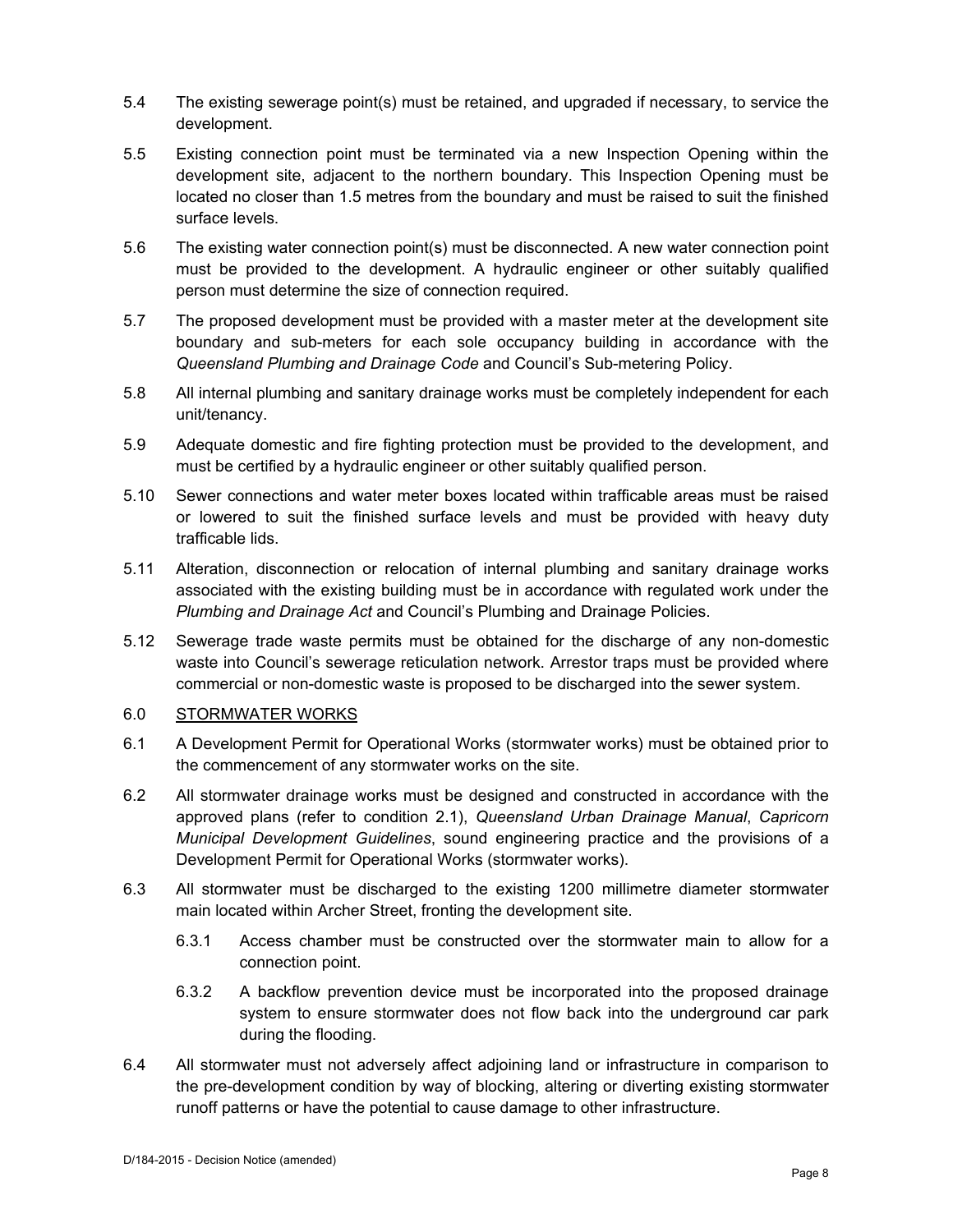6.5 The development must not increase peak stormwater runoff for a selected range of storm events up to and including a one percent (1%) Annual Exceedance Probability defined storm event, for the post development condition.

## 7.0 ROOF AND ALLOTMENT DRAINAGE WORKS

- 7.1 A Development Permit for Operational Works (roof and allotment drainage works) must be obtained prior to the commencement of any drainage works on the development site.
- 7.2 All roof and allotment drainage works must be designed and constructed in accordance with the approved plans (refer to condition 2.1), *Queensland Urban Drainage Manual*, *Capricorn Municipal Development Guidelines*, sound engineering practice and the provisions of a Development Permit for Operational Works (roof and allotment drainage works).
- 7.3 All roof and allotment runoff from the development must be directed to a lawful point of discharge and must not restrict, impair or change the natural flow of runoff water or cause a nuisance or worsening to surrounding land or infrastructure.

## 8.0 SITE WORKS

- 8.1 A Development Permit for Operational Works (site works) must be obtained prior to the commencement of any site works.
- 8.2 Any application for a Development Permit for Operational Works (site works) must be accompanied by a preliminary site investigation into acid sulphate soils. If preliminary testing indicates that acid sulphate soils are present in the areas to be excavated or filled, a more detailed acid sulphate soil investigation must be completed, and an appropriate management plan submitted to Council as part of any application for a Development Permit for Operational Works (site works). The detailed investigation and associated management plan must be carried out in accordance with the *Queensland Acid Sulphate Soil Technical Manual* and *State Planning Policy 2017*.
- 8.3 All earthworks must be undertaken in accordance with *Australian Standards, AS3798 "Guidelines on Earthworks for Commercial and Residential Developments".*
- 8.4 Site works must be constructed such that they do not, at any time, in any way restrict, impair or change the natural flow of runoff water, or cause a nuisance or worsening to surrounding land or infrastructure.

## 9.0 BUILDING WORKS

- 9.1 A Development Permit for Building Works must be obtained for the removal and/or demolition of any existing structure on the development site.
- 9.2 The existing structures on the subject land must be demolished.
- 9.3 Impervious paved waste storage area/s must be provided in accordance with the approved plans (refer to condition 2.1) and the *Environmental Protection Regulation 2008* and must be:
	- 9.3.1 designed and located so as not to cause a nuisance to neighbouring properties;
	- 9.3.2 concealed from public view such that the contents of the waste storage area are not visible from any public place;
	- 9.3.3 of a sufficient size to accommodate commercial type bins that will be serviced by a commercial contractor plus clearances around the bins for manoeuvring and cleaning; and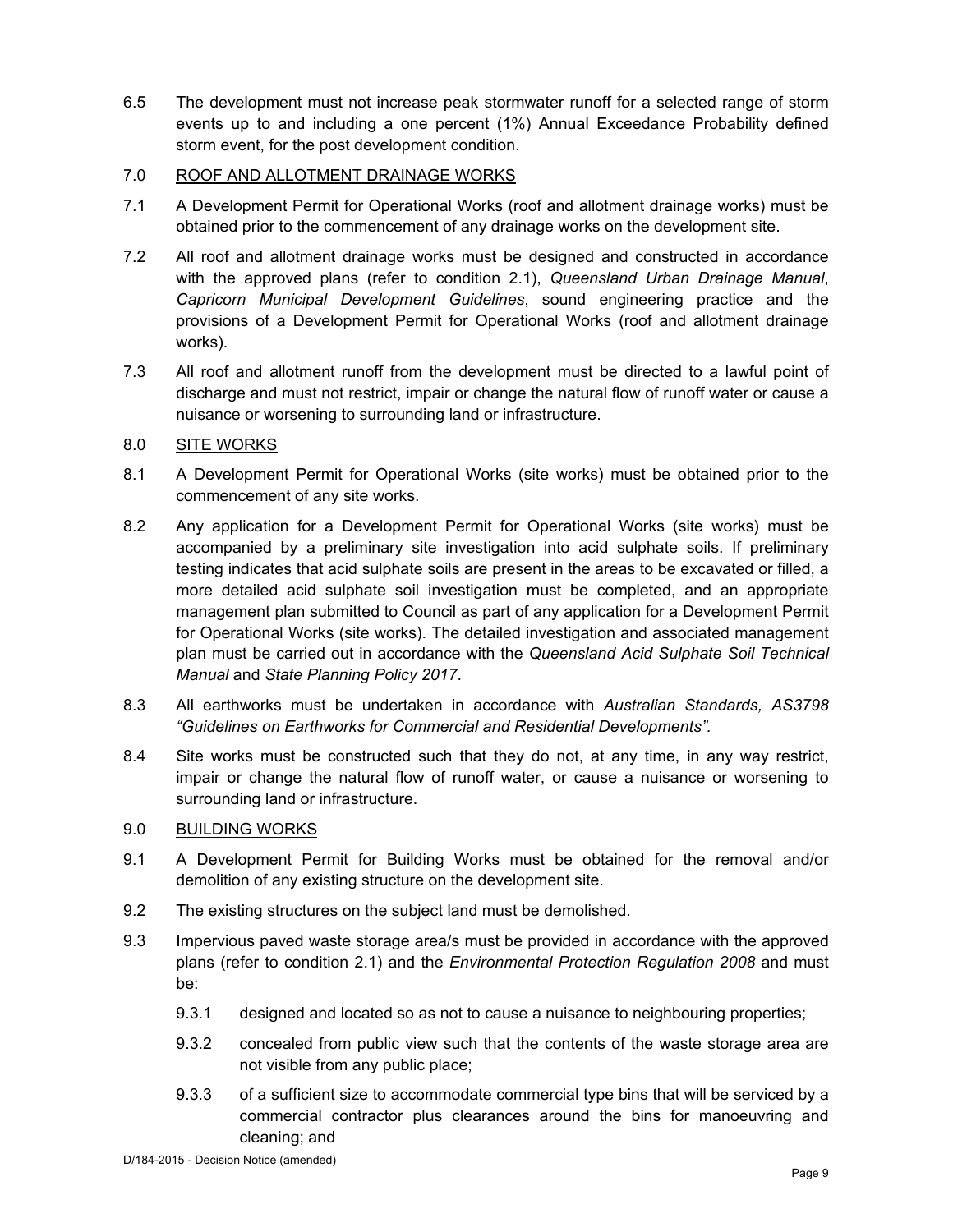9.3.4 provided with a suitable hosecock and hoses at the refuse container area, and washdown must be drained to the sewer in accordance with the Sewerage Trade Waste provisions and the *Plumbing and Drainage Act.*

As an alternative to a washdown facility, a fully contained commercial bin cleaning service is acceptable, provided no wastewater is discharged from the site to the sewer.

- 9.4 All external elements, such as air conditioners, pool and spa pumps and associated equipment, must be adequately screened from public view, to Council's satisfaction.
- 9.5 Any lighting devices associated with the development, such as sensory lighting, must be positioned on the development site and shielded so as not to cause glare or other nuisance to nearby residents and motorists. Night lighting must be designed, constructed and operated in accordance with *Australian Standard AS4282 "Control of the obtrusive effects of outdoor lighting"*.
- 9.6 Prior to occupation of the building, submit to Council a certificate from a licensed surveyor to demonstrate the completed building does not exceed 33.3 metres above natural ground level, in accordance with the approved plans (refer to condition 2.1).
- 9.7 The roof of the building must incorporate obstruction lighting in accordance with the Civil Aviation Safety Authority.

## 10.0 LANDSCAPING WORKS

- 10.1 Landscaping must be established generally in accordance with the approved plans (refer to condition 2.1).
- 10.2 All landscaping must predominantly contain plant species that are locally native to the Central Queensland region.
- 10.3 Landscaping, or any part thereof, upon reaching full maturity, must not:
	- (i) obstruct sight visibility zones as defined in the *Austroads 'Guide to Traffic Engineering Practice'* series of publications;
	- (ii) adversely affect any road lighting or public space lighting; or
	- (iii) adversely affect any Council infrastructure, or public utility plant.
- 10.4 Large trees must not be planted within one (1) metre of the centreline of any sewerage infrastructure. Small shrubs and groundcover are acceptable.
- 10.5 The landscaped areas must be subject to an ongoing maintenance and replanting programme (if necessary).
- 11.0 ELECTRICITY
- 11.1 Evidence that the development is provided with electricity services from the relevant service provider must be provided to Council, prior to the commencement of the use.
- 11.2 Evidence must be provided that electricity services are available to the development in accordance with the standards and requirements of the relevant service provider, prior to the commencement of the use.

## 12.0 TELECOMMUNICATIONS

12.1 Evidence that the development is provided with telecommunications services from the relevant service provider must be provided to Council, prior to the commencement of the use.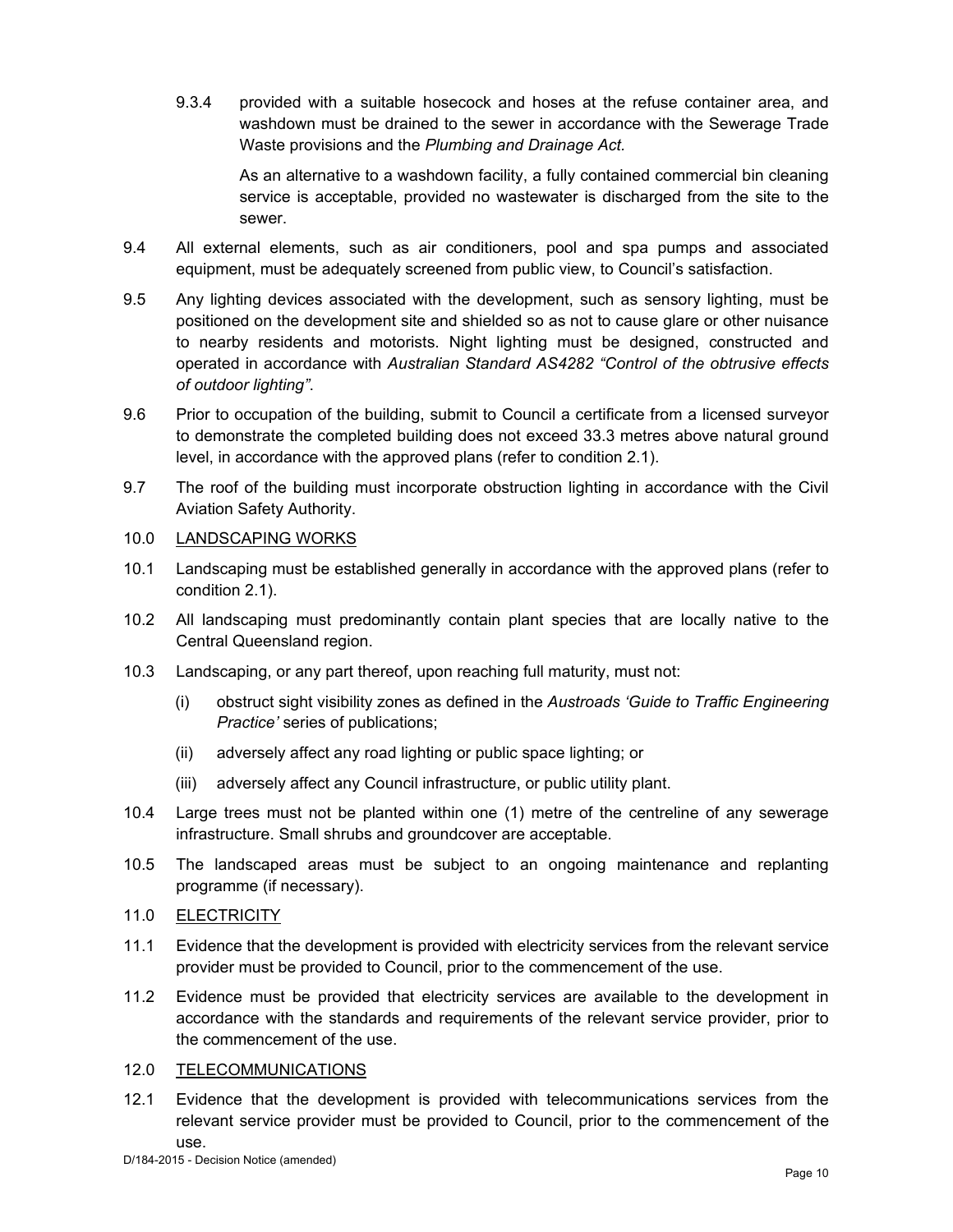Note: The *Telecommunications Act 1997* (Cth) specifies where the deployment of optical fibre and the installation of fibre-ready facilities is required.

Note: For telecommunications services, written evidence must be in the form of either a "Telecommunications Infrastructure Provisioning Confirmation" where such services are provided by Telstra or a "Notice of Practical Completion" where such services are provided by the NBN.

## 13.0 ASSET MANAGEMENT

- 13.1 Any alteration necessary to electricity, telephone, water mains, sewerage mains, and/or public utility installations resulting from the development or in connection with the development, must be at full cost to the Developer.
- 13.2 Any damage to existing stormwater, water supply and sewerage infrastructure, kerb and channel, pathway or roadway (including removal of concrete slurry from public land and Council infrastructure) that occurs while any works are being carried out in association with this development approval must be repaired at full cost to the developer. This includes the reinstatement of any existing traffic signs or pavement markings that may have been removed or damaged.

## 14.0 ENVIRONMENTAL

- 14.1 An Erosion Control and Stormwater Control Management Plan prepared by a Registered Professional Engineer of Queensland in accordance with the *Capricorn Municipal Design Guidelines*, must be:
	- 14.1.1 implemented, monitored and maintained for the duration of the works, and until all exposed soil areas are permanently stabilised (for example, turfed, hydromulched, concreted, landscaped); and
	- 14.1.2 available on-site for inspection by Council Officers whilst all works are being carried out.

#### 15.0 OPERATING PROCEDURES

- 15.1 All construction materials, waste, waste skips, machinery and contractors' vehicles must be located and stored or parked within the development site. Storage of materials or parking of construction machinery or contractors' vehicles must not occur within Quay Lane or Archer **Street**
- 15.2 The loading and/or unloading of waste collection vehicles must be limited to be outside of the standard business operating hours.
- 15.3 All waste storage areas must be:
	- 15.3.1 kept in a clean and tidy condition; and
	- 15.3.2 maintained in accordance with *Environmental Protection Regulation 2008*.

#### ADVISORY NOTES

#### NOTE 1. Aboriginal Cultural Heritage

It is advised that under section 23 of the *Aboriginal Cultural Heritage Act 2003*, a person who carries out an activity must take all reasonable and practicable measures to ensure the activity does not harm Aboriginal cultural heritage (the "cultural heritage duty of care"). Maximum penalties for breaching the duty of care are listed in the Aboriginal cultural heritage legislation. The information on Aboriginal cultural heritage is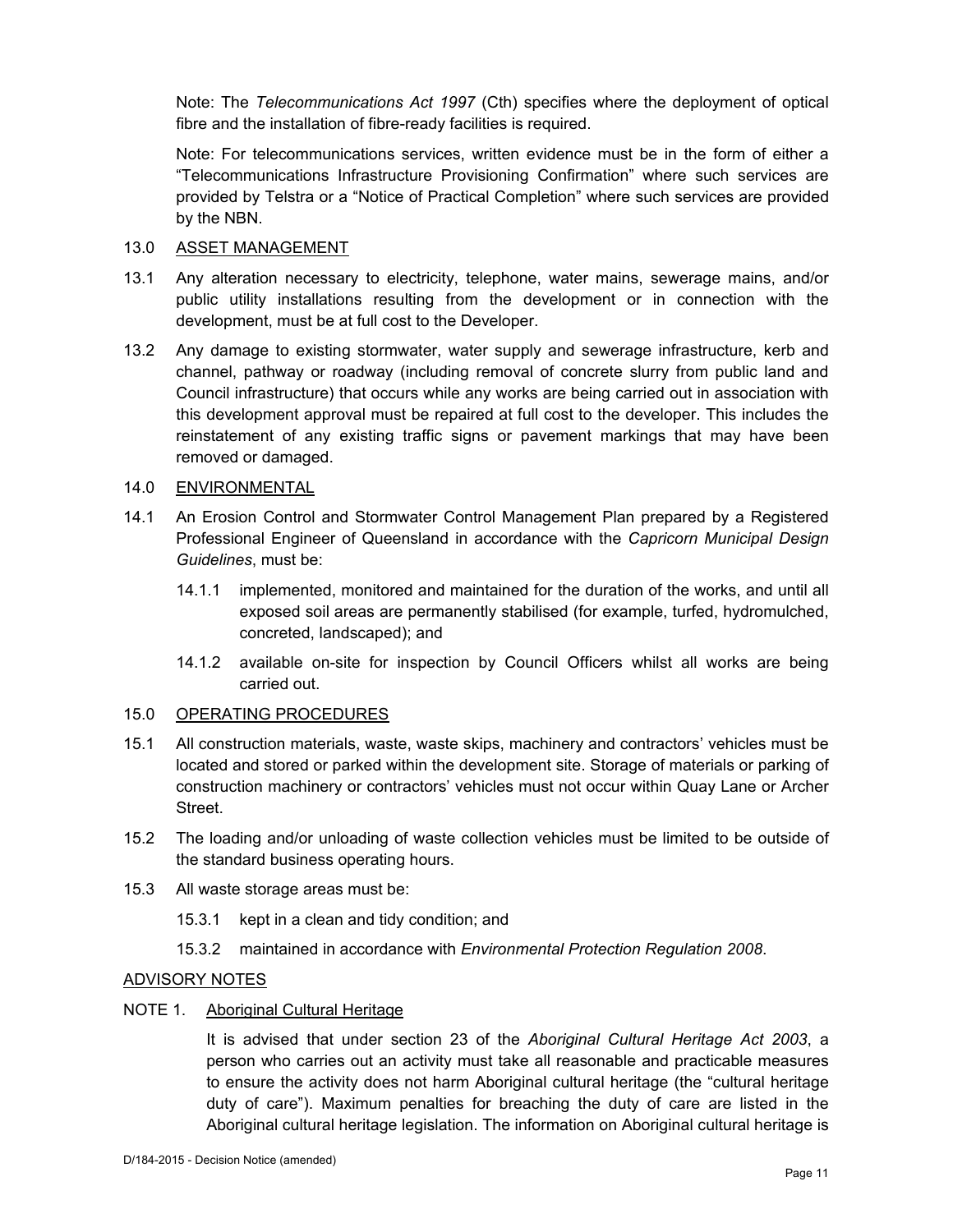available on the Department of Aboriginal and Torres Strait Islander and Multicultural Affairs website www.datsima.qld.gov.au.

## NOTE 2. Asbestos Removal

Any demolition and/or removal works involving asbestos materials must be undertaken in accordance with the requirements of the *Workplace Health and Safety Act 2011* and *Public Health Act 2005*.

## NOTE 3. General Environmental Duty

General environmental duty under the *Environmental Protection Act 1994* prohibits unlawful environmental nuisance caused by noise, aerosols, particles, dust, ash, fumes, light, odour or smoke beyond the boundaries of the property during all stages of the development including earthworks, construction and operation.

#### NOTE 4. General Safety Of Public During Construction

The *Work Health and Safety Act 2011* and *Manual of Uniform Traffic Control Devices* must be complied with in carrying out any construction works, and to ensure safe traffic control and safe public access in respect of works being constructed on a road.

## NOTE 5. Infrastructure Charges Notice

This application is subject to infrastructure contributions in accordance with Council policies. The contributions are presented on an Infrastructure Charges Notice.

## NOTE 6. Electricity Works

The existing distribution cabinet may require relocation for the safety of the development and pedestrians. Ergon Energy maintains this infrastructure and the applicant is requested to contact Ergon Energy to confirm if the relocation is required.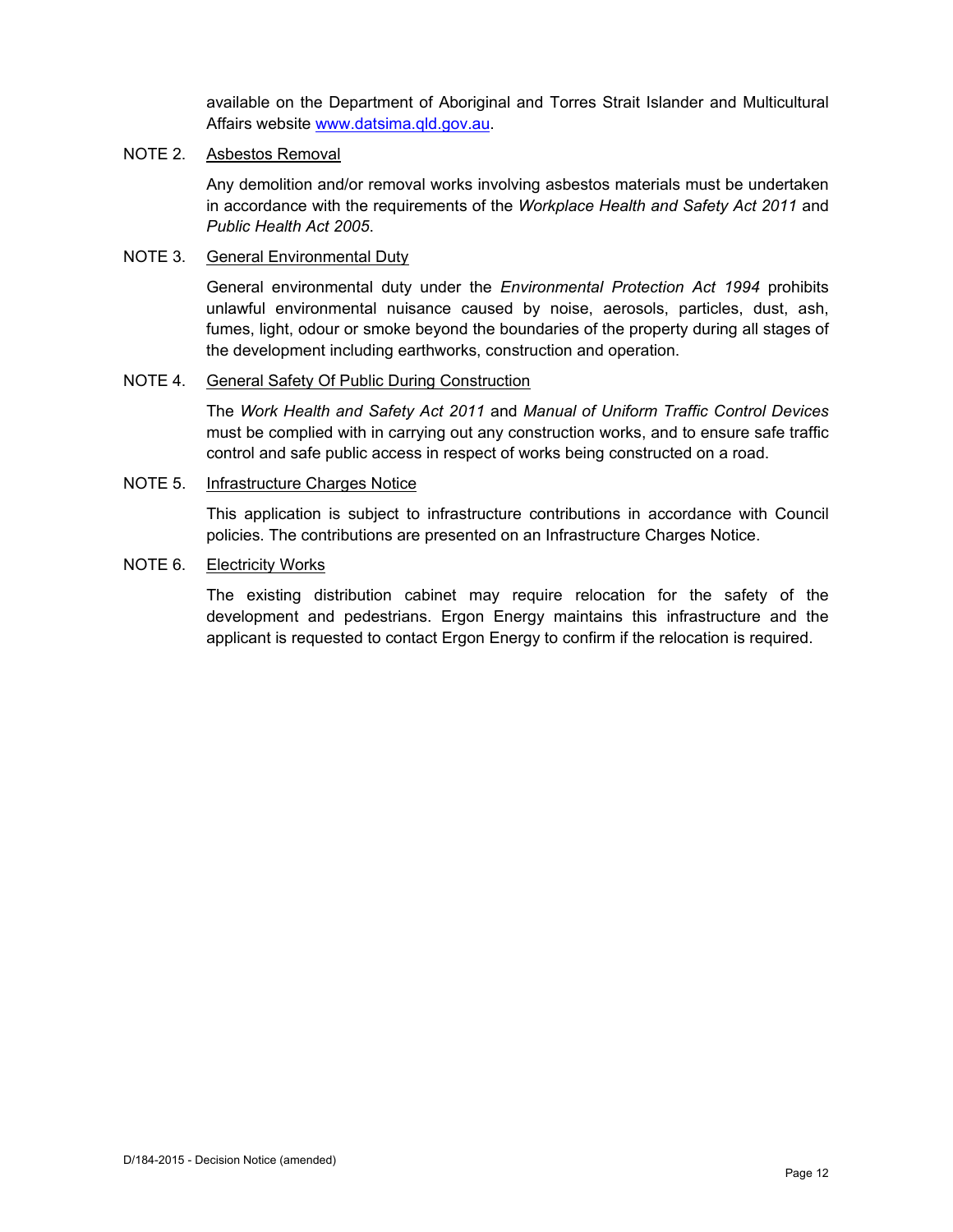

# **Attachment 2 - Appeal Rights**

*PLANNING ACT 2016*

The following is an extract from the *Planning Act 2016 (Chapter 6)* 

#### *Appeal rights*

#### *229 Appeals to tribunal or P&E Court*

- (1) Schedule 1 states—
	- (a) matters that may be appealed to— (i) either a tribunal or the P&E Court; or (ii) only a tribunal; or
	- (iii) only the P&E Court; and

(b) the person—

- (i) who may appeal a matter (the **appellant**); and
- (ii) who is a respondent in an appeal of the matter; and
- (iii) who is a co-respondent in an appeal of the matter; and
- (iv) who may elect to be a co-respondent in an appeal of the matter.
- (2) An appellant may start an appeal within the appeal period.
- (3) The **appeal period** is—
	- (a) for an appeal by a building advisory agency—10 business days after a decision notice for the decision is given to the agency or
	- (b) for an appeal against a deemed refusal—at any time after the deemed refusal happens; or
	- (c) for an appeal against a decision of the Minister, under chapter 7, part 4, to register premises or to renew the registration of premises—20 business days after a notice is published under section 269(3)(a) or (4); or
	- (d) for an appeal against an infrastructure charges notice— 20 business days after the infrastructure charges notice is given to the person; or
	- (e) for an appeal about a deemed approval of a development application for which a decision notice has not been given—30 business days after the applicant gives the deemed approval notice to the assessment manager; or
	- (f) for any other appeal—20 business days after a notice of the decision for the matter, including an enforcement notice, is given to the person.
	- Note—

See the P&E Court Act for the court's power to extend the appeal period.

- (4) Each respondent and co-respondent for an appeal may be heard in the appeal.
- (5) If an appeal is only about a referral agency's response, the assessment manager may apply to the tribunal or P&E Court to withdraw from the appeal.
- (6) To remove any doubt, it is declared that an appeal against an infrastructure charges notice must not be about—
	- (a) the adopted charge itself; or
	- (b) for a decision about an offset or refund— (i) the establishment cost of trunk infrastructure identified in a LGIP; or

(ii) the cost of infrastructure decided using the method included in the local government's charges resolution.

#### **230 Notice of appeal**

- (1) An appellant starts an appeal by lodging, with the registrar of the tribunal or P&E Court, a notice of appeal that— (a) is in the approved form; and
	- (b) succinctly states the grounds of the appeal.
- (2) The notice of appeal must be accompanied by the required fee.
- (3) The appellant or, for an appeal to a tribunal, the registrar must, within the service period, give a copy of the notice of appeal to—
- (a) the respondent for the appeal; and
- (b) each co-respondent for the appeal; and
- (c) for an appeal about a development application under schedule 1, table 1, item 1—each principal submitter for the development application; and
- (d) for an appeal about a change application under schedule 1, table 1, item 2—each principal submitter for the change application; and
- (e) each person who may elect to become a co-respondent for the appeal, other than an eligible submitter who is not a principal submitter in an appeal under paragraph (c) or (d); and
- (f) for an appeal to the P&E Court—the chief executive; and
- (g) for an appeal to a tribunal under another Act—any other person who the registrar considers appropriate.
- (4) The **service period** is—
	- (a) if a submitter or advice agency started the appeal in the P&E Court-2 business days after the appeal is started; or
	- (b) otherwise—10 business days after the appeal is started.
- (5) A notice of appeal given to a person who may elect to be a co-respondent must state the effect of subsection
- (6) A person elects to be a co-respondent by filing a notice of election, in the approved form, within 10 business days
	- after the notice of appeal is given to the person*.*

#### **231 Other appeals**

- (1) Subject to this chapter, schedule 1 and the P&E Court Act, unless the Supreme Court decides a decision or other matter under this Act is affected by jurisdictional error, the decision or matter is non-appealable.
- (2) The Judicial Review Act 1991, part 5 applies to the decision or matter to the extent it is affected by jurisdictional error.
- (3) A person who, but for subsection (1) could have made an application under the Judicial Review Act 1991 in relation to the decision or matter, may apply under part 4 of that Act for a statement of reasons in relation to the decision or matter.
- (4) In this section— **decision** includes—
	- (a) conduct engaged in for the purpose of making a decision; and
	- (b) other conduct that relates to the making of a decision; and
	- (c) the making of a decision or the failure to make a decision; and
	- (d) a purported decision; and
	- (e) a deemed refusal.

**non-appealable**, for a decision or matter, means the decision or matter—

- (a) is final and conclusive; and
- (b) may not be challenged, appealed against, reviewed, quashed, set aside or called into question in any other way under the Judicial Review Act 1991 or otherwise, whether by the Supreme Court, another court, a tribunal or another entity; and
- (c) is not subject to any declaratory, injunctive or other order of the Supreme Court, another court, a tribunal or another entity on any ground.

#### **232 Rules of the P&E Court**

- (1) A person who is appealing to the P&E Court must comply with the rules of the court that apply to the appeal.
- (2) However, the P&E Court may hear and decide an appeal even if the person has not complied with rules of the P&E Court.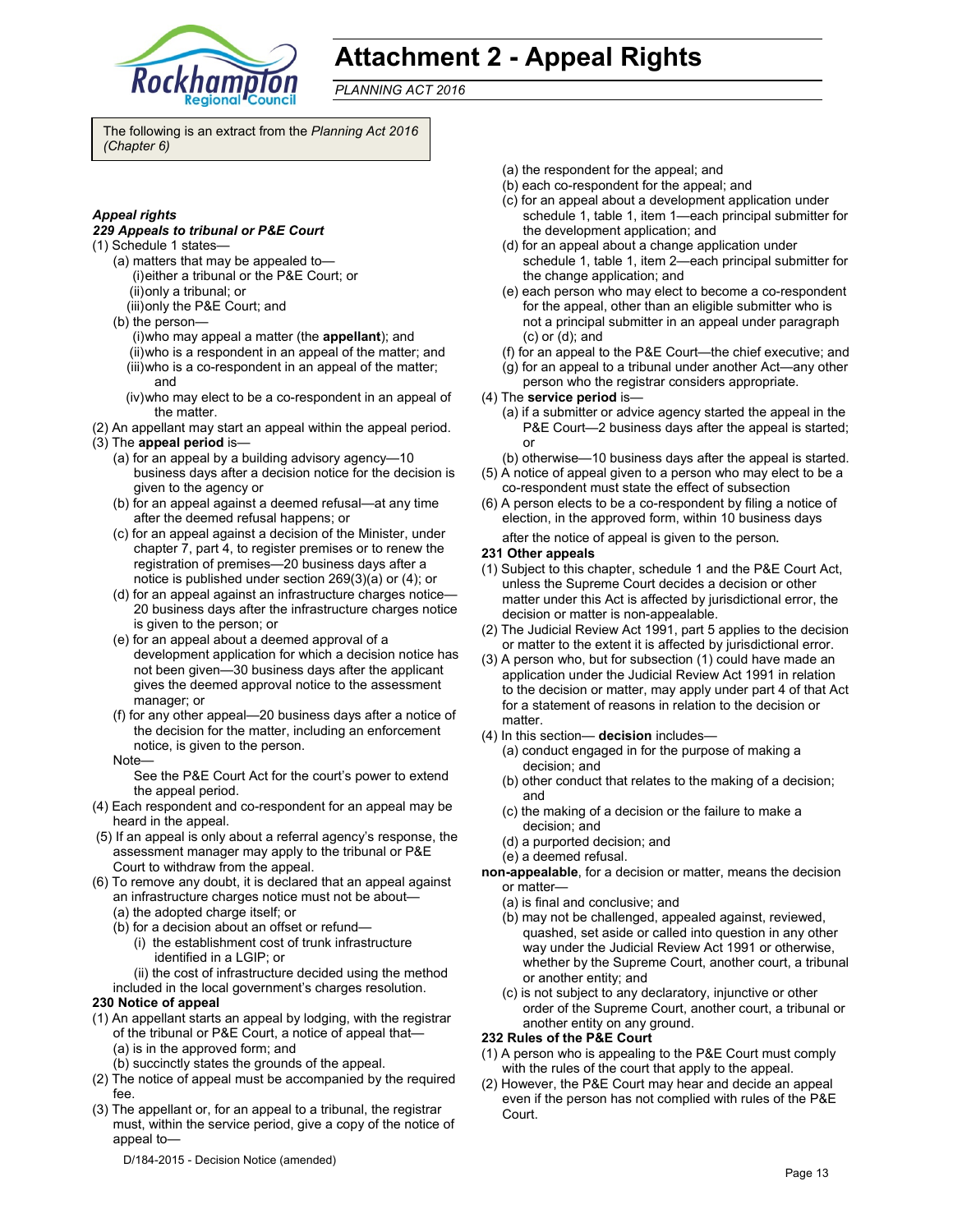

# **Appeal Rights**

*PLANNING ACT 2016*

## **Schedule 1**

#### **Appeals section 229 1 Appeal rights and parties to appeals**

- (1) Table 1 states the matters that may be appealed to—(a) the P&E court; or (b) a tribunal.
- (2) However, table 1 applies to a tribunal only if the matter involves—
	- (a) the refusal, or deemed refusal of a development application, for—
	- (i) a material change of use for a classified building; or
	- (ii) operational work associated with building work, a retaining wall, or a tennis court; or
	- (b) a provision of a development approval for—
	- (i) a material change of use for a classified building; or
- (ii) operational work associated with building work, a retaining wall, or a tennis court; or
	- (c) if a development permit was applied for—the decision to give a preliminary approval for—
		- (i) a material change of use for a classified building; or
		- (ii) operational work associated with building work, a retaining wall, or a tennis court; or
	- (d) a development condition if—
		- (i) the development approval is only for a material change of use that involves the use of a building classified under the Building Code as a class 2 building; and
		- (ii) the building is, or is proposed to be, not more than 3 storeys; and
		- (iii) the proposed development is for not more than 60 sole-occupancy units; or
	- (e) a decision for, or a deemed refusal of, an extension application for a development approval that is only for a material change of use of a classified building; or
	- (f) a decision for, or a deemed refusal of, a change application for a development approval that is only for a material change of use of a classified building; or
	- (g) a matter under this Act, to the extent the matter relates to—
		- (i) the Building Act, other than a matter under that Act that may or must be decided by the Queensland Building and Construction Commission; or
		- (ii) the Plumbing and Drainage Act, part 4 or 5; or
	- (h) a decision to give an enforcement notice in relation to a matter under paragraphs (a) to (g); or
	- (i) a decision to give an infrastructure charges notice; or
	- (j) the refusal, or deemed refusal, of a conversion application; or
	- (k) a matter that, under another Act, may be appealed to the tribunal; or
	- (l) a matter prescribed by regulation.
- (3) Also, table 1 does not apply to a tribunal if the matter
- involves—
	- (a) for a matter in subsection  $(2)(a)$  to  $(d)$ 
		- (i) a development approval for which the development application required impact assessment; and
		- (ii) a development approval in relation to which the assessment manager received a properly made submission for the development application; or
	- (b) a provision of a development approval about the identification or inclusion, under a variation approval, of a matter for the development.
- (4) Table 2 states the matters that may be appealed only to the P&E Court.
- (5) Table 3 states the matters that may be appealed only to the tribunal.
- (6) In each table—
	- (a) column 1 states the appellant in the appeal; and
	- (b) column 2 states the respondent in the appeal; and
	- (c) column 3 states the co-respondent (if any) in the appeal; and
	- (d) column 4 states the co-respondents by election (if any) in the appeal.
- (7) If the chief executive receives a notice of appeal under section 230(3)(f), the chief executive may elect to be a corespondent in the appeal.

| Table 1                                                                                                                                                                                                                                                                                                                                        |                           |                                                                  |                                                       |  |
|------------------------------------------------------------------------------------------------------------------------------------------------------------------------------------------------------------------------------------------------------------------------------------------------------------------------------------------------|---------------------------|------------------------------------------------------------------|-------------------------------------------------------|--|
|                                                                                                                                                                                                                                                                                                                                                |                           | Appeals to the P&E Court and, for certain matters, to a tribunal |                                                       |  |
| 1. Development applications<br>An appeal may be made against-<br>(a) the refusal of all or part of the development application; or<br>(b) the deemed refusal of the development application; or<br>(c) a provision of the development approval; or<br>(d) if a development permit was applied for-the decision to give a preliminary approval. |                           |                                                                  |                                                       |  |
| Column 1                                                                                                                                                                                                                                                                                                                                       | Column 2                  | Column 3                                                         | Column 4                                              |  |
| Appellant                                                                                                                                                                                                                                                                                                                                      | Respondent                | Co-respondent<br>$($ if any $)$                                  | Co-respondent by election<br>$($ if anv $)$           |  |
| The applicant                                                                                                                                                                                                                                                                                                                                  | The assessment<br>manager | If the appeal is about<br>a concurrence                          | 1 A concurrence agency that is<br>not a co-respondent |  |

agency's referral response—the

2 If a chosen Assessment manager is the respondent-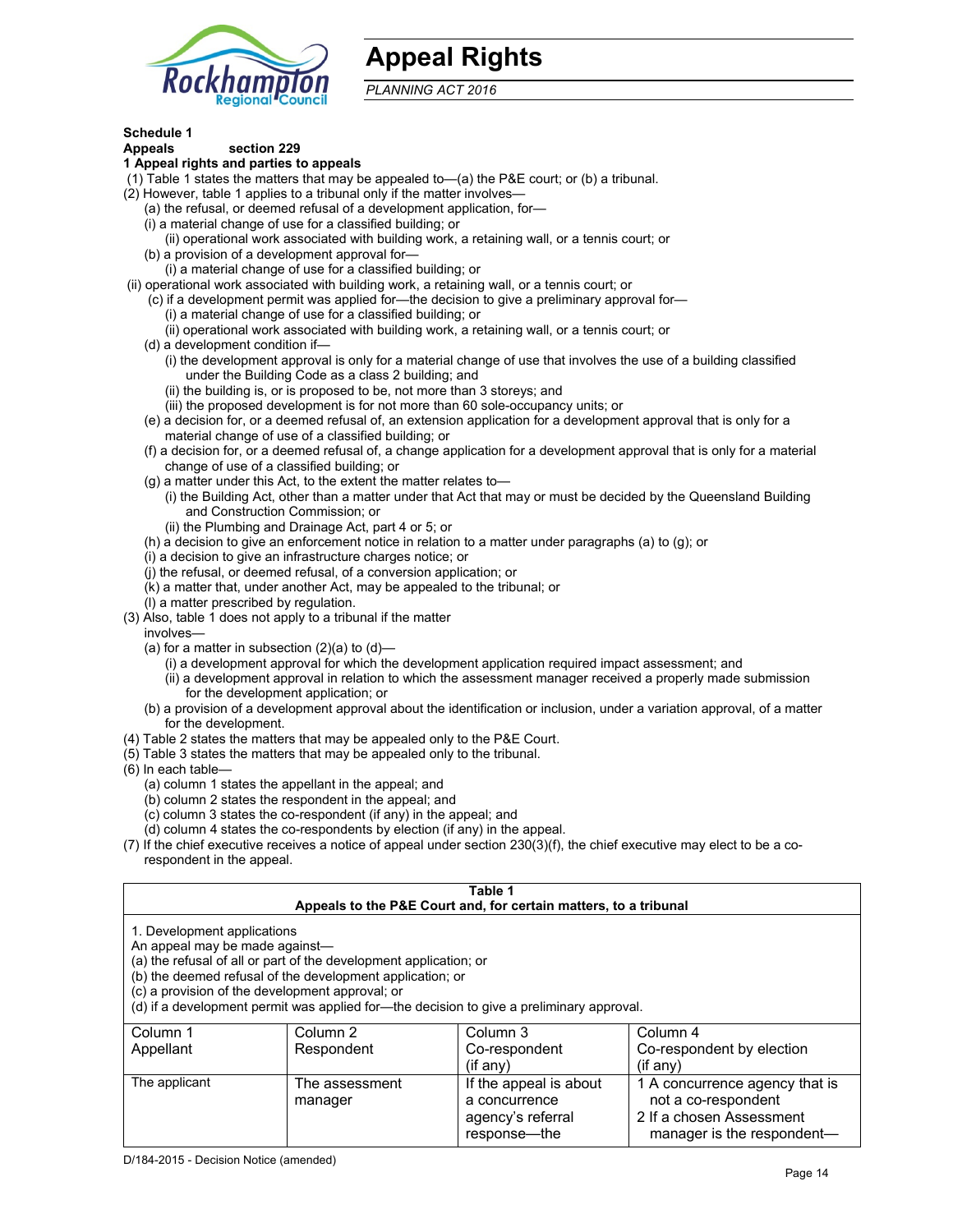| the prescribed assessment<br>concurrence agency<br>manager<br>the application<br>application<br>2. Change applications<br>An appeal may be made against-<br>(a) a responsible entity's decision for a change application, other than a decision made by the P&E court; or<br>(b) a deemed refusal of a change application.<br>Column 3<br>Column 1<br>Column <sub>2</sub><br>Column 4<br>Appellant<br>Respondent<br>Co-respondent<br>Co-respondent by election<br>(if any)<br>(if any)<br>1 The applicant<br>The responsible<br>If an affected entity<br>2 If the responsible<br>entity<br>starts the appeal-the<br>development application<br>applicant<br>2 If a chosen assessment<br>entity is the<br>assessment<br>the prescribed assessment<br>manager-an<br>affected entity that<br>manager<br>3 A private certifier for the<br>gave a pre-request<br>development application<br>notice or response<br>notice<br>the change application<br>change application<br>3. Extension applications<br>An appeal may be made against-<br>(a) the assessment manager's decision about an extension application; or<br>(b) a deemed refusal of an extension application.<br>Column 1<br>Column <sub>2</sub><br>Column 3<br>Column 4<br>Appellant<br>Respondent<br>Co-respondent<br>Co-respondent by election<br>(if any)<br>$(if$ any)<br>1 The applicant<br>The assessment<br>If a concurrence<br>If a chosen assessment<br>1<br>For a matter other<br>agency starts the<br>2<br>manager<br>than a deemed<br>appeal - the applicant<br>refusal of an<br>extension<br>application $-$ a<br>concurrence<br>agency, other than<br>the chief executive,<br>for the application<br>4. Infrastructure charges notices<br>An appeal may be made against an infrastructure charges notice on 1 or more of the following grounds<br>a) The notice involved an error relating to $-$<br>(i) The application of the relevant adopted charge; or<br>Examples of errors in applying an adopted charge -<br>The incorrect application of gross floor area for a non-residential development<br>Applying an incorrect 'use category', under a regulation, to the development<br>The working out of extra demands, for section 120; or<br>(i)<br>An offset or refund; or<br>(ii)<br>b) The was no decision about an offset or refund; or<br>c) If the infrastructure charges notice states a refund will be given - the timing for giving the refund; or | Table 1<br>Appeals to the P&E Court and, for certain matters, to a tribunal |  |  |                                                                                                                                      |  |
|--------------------------------------------------------------------------------------------------------------------------------------------------------------------------------------------------------------------------------------------------------------------------------------------------------------------------------------------------------------------------------------------------------------------------------------------------------------------------------------------------------------------------------------------------------------------------------------------------------------------------------------------------------------------------------------------------------------------------------------------------------------------------------------------------------------------------------------------------------------------------------------------------------------------------------------------------------------------------------------------------------------------------------------------------------------------------------------------------------------------------------------------------------------------------------------------------------------------------------------------------------------------------------------------------------------------------------------------------------------------------------------------------------------------------------------------------------------------------------------------------------------------------------------------------------------------------------------------------------------------------------------------------------------------------------------------------------------------------------------------------------------------------------------------------------------------------------------------------------------------------------------------------------------------------------------------------------------------------------------------------------------------------------------------------------------------------------------------------------------------------------------------------------------------------------------------------------------------------------------------------------------------------------------------------------------------------------------------------------------------------------------------------------------------------------------|-----------------------------------------------------------------------------|--|--|--------------------------------------------------------------------------------------------------------------------------------------|--|
|                                                                                                                                                                                                                                                                                                                                                                                                                                                                                                                                                                                                                                                                                                                                                                                                                                                                                                                                                                                                                                                                                                                                                                                                                                                                                                                                                                                                                                                                                                                                                                                                                                                                                                                                                                                                                                                                                                                                                                                                                                                                                                                                                                                                                                                                                                                                                                                                                                      |                                                                             |  |  | 3 Any eligible advice agency for<br>4 Any eligible submitter for the                                                                 |  |
|                                                                                                                                                                                                                                                                                                                                                                                                                                                                                                                                                                                                                                                                                                                                                                                                                                                                                                                                                                                                                                                                                                                                                                                                                                                                                                                                                                                                                                                                                                                                                                                                                                                                                                                                                                                                                                                                                                                                                                                                                                                                                                                                                                                                                                                                                                                                                                                                                                      |                                                                             |  |  |                                                                                                                                      |  |
|                                                                                                                                                                                                                                                                                                                                                                                                                                                                                                                                                                                                                                                                                                                                                                                                                                                                                                                                                                                                                                                                                                                                                                                                                                                                                                                                                                                                                                                                                                                                                                                                                                                                                                                                                                                                                                                                                                                                                                                                                                                                                                                                                                                                                                                                                                                                                                                                                                      |                                                                             |  |  |                                                                                                                                      |  |
|                                                                                                                                                                                                                                                                                                                                                                                                                                                                                                                                                                                                                                                                                                                                                                                                                                                                                                                                                                                                                                                                                                                                                                                                                                                                                                                                                                                                                                                                                                                                                                                                                                                                                                                                                                                                                                                                                                                                                                                                                                                                                                                                                                                                                                                                                                                                                                                                                                      |                                                                             |  |  | 1 A concurrence agency for the<br>manager is the respondent-<br>4 Any eligible advice agency for<br>5 Any eligible submitter for the |  |
|                                                                                                                                                                                                                                                                                                                                                                                                                                                                                                                                                                                                                                                                                                                                                                                                                                                                                                                                                                                                                                                                                                                                                                                                                                                                                                                                                                                                                                                                                                                                                                                                                                                                                                                                                                                                                                                                                                                                                                                                                                                                                                                                                                                                                                                                                                                                                                                                                                      |                                                                             |  |  |                                                                                                                                      |  |
|                                                                                                                                                                                                                                                                                                                                                                                                                                                                                                                                                                                                                                                                                                                                                                                                                                                                                                                                                                                                                                                                                                                                                                                                                                                                                                                                                                                                                                                                                                                                                                                                                                                                                                                                                                                                                                                                                                                                                                                                                                                                                                                                                                                                                                                                                                                                                                                                                                      |                                                                             |  |  |                                                                                                                                      |  |
|                                                                                                                                                                                                                                                                                                                                                                                                                                                                                                                                                                                                                                                                                                                                                                                                                                                                                                                                                                                                                                                                                                                                                                                                                                                                                                                                                                                                                                                                                                                                                                                                                                                                                                                                                                                                                                                                                                                                                                                                                                                                                                                                                                                                                                                                                                                                                                                                                                      |                                                                             |  |  | manager is the respondent - the<br>prescribed assessment manager                                                                     |  |
| d) The amount of the charge is so unreasonable that no reasonable relevant local government could have<br>imposed the amount.<br>Column 3<br>Column 1<br>Column <sub>2</sub><br>Column 4                                                                                                                                                                                                                                                                                                                                                                                                                                                                                                                                                                                                                                                                                                                                                                                                                                                                                                                                                                                                                                                                                                                                                                                                                                                                                                                                                                                                                                                                                                                                                                                                                                                                                                                                                                                                                                                                                                                                                                                                                                                                                                                                                                                                                                             |                                                                             |  |  |                                                                                                                                      |  |

D/184-2015 - Decision Notice (amended)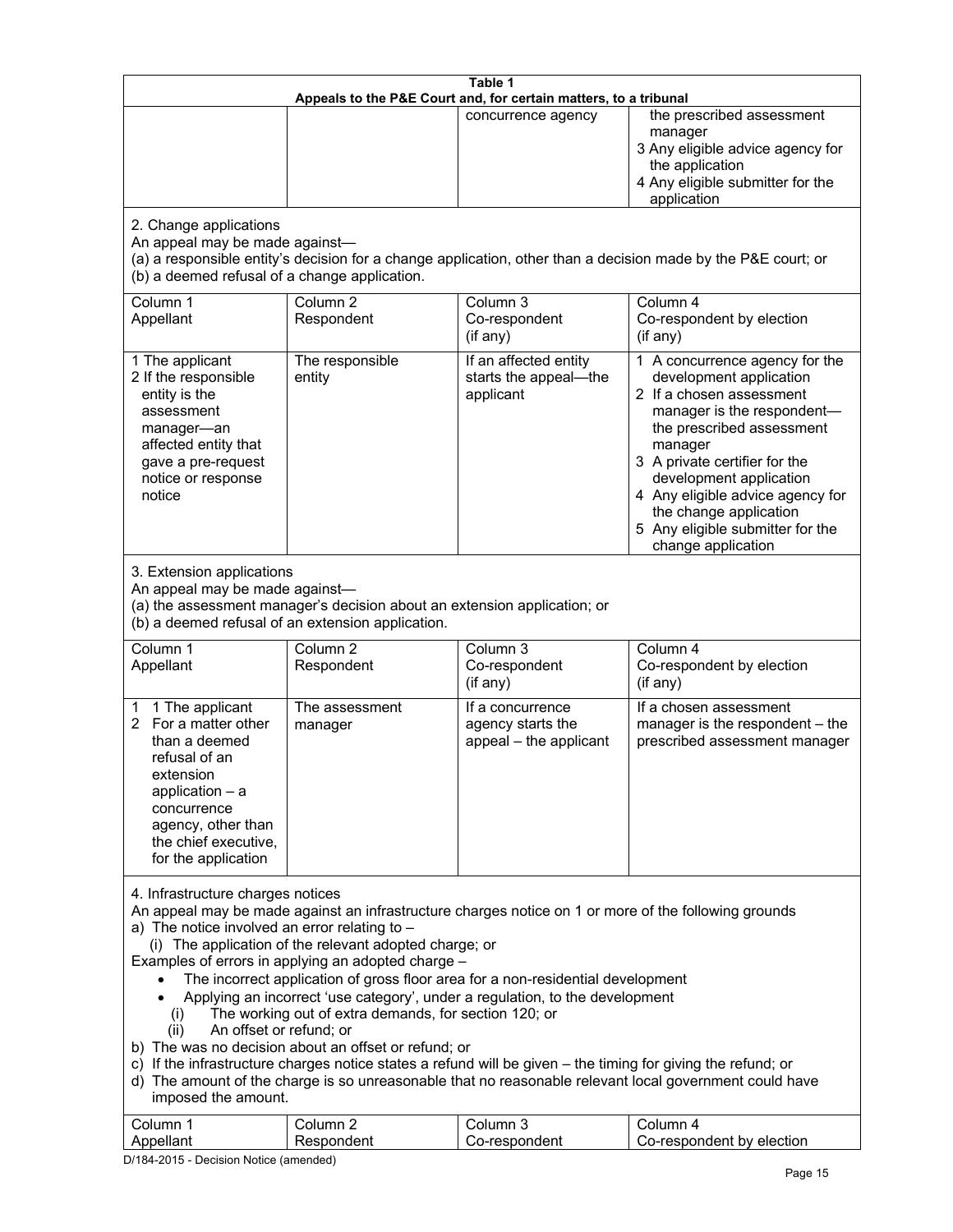| Table 1<br>Appeals to the P&E Court and, for certain matters, to a tribunal                                                                                                                                                                                                                                                                     |                                                                                                                                                                      |                                                                                                                         |                                                                                                                                                                            |  |  |
|-------------------------------------------------------------------------------------------------------------------------------------------------------------------------------------------------------------------------------------------------------------------------------------------------------------------------------------------------|----------------------------------------------------------------------------------------------------------------------------------------------------------------------|-------------------------------------------------------------------------------------------------------------------------|----------------------------------------------------------------------------------------------------------------------------------------------------------------------------|--|--|
|                                                                                                                                                                                                                                                                                                                                                 |                                                                                                                                                                      | (if any)                                                                                                                | (if any)                                                                                                                                                                   |  |  |
| The person given the<br>Infrastructure charges<br>notice                                                                                                                                                                                                                                                                                        | The local government<br>that gave the<br>infrastructure charges<br>notice                                                                                            | $\blacksquare$                                                                                                          | $\overline{a}$                                                                                                                                                             |  |  |
|                                                                                                                                                                                                                                                                                                                                                 | 5. Conversion applications<br>An appeal may be made against-<br>(a) the refusal of a conversion application; or<br>(b) a deemed refusal of a conversion application. |                                                                                                                         |                                                                                                                                                                            |  |  |
| Column 1<br>Appellant                                                                                                                                                                                                                                                                                                                           | Column <sub>2</sub><br>Respondent                                                                                                                                    | Column <sub>3</sub><br>Co-respondent<br>(if any)                                                                        | Column 4<br>Co-respondent by election<br>(if any)                                                                                                                          |  |  |
| The applicant                                                                                                                                                                                                                                                                                                                                   | The local government<br>to which the conversion<br>application was made                                                                                              |                                                                                                                         |                                                                                                                                                                            |  |  |
| 6. Enforcement notices                                                                                                                                                                                                                                                                                                                          | An appeal may be made against the decision to give an enforcement notice.                                                                                            |                                                                                                                         |                                                                                                                                                                            |  |  |
| Column 1<br>Appellant                                                                                                                                                                                                                                                                                                                           | Column <sub>2</sub><br>Respondent                                                                                                                                    | Column 3<br>Co-respondent<br>(if any)                                                                                   | Column 4<br>Co-respondent by election<br>(if any)                                                                                                                          |  |  |
| The person given the<br>enforcement notice                                                                                                                                                                                                                                                                                                      | The enforcement<br>authority                                                                                                                                         |                                                                                                                         | If the enforcement authority is<br>not the local government for<br>the premises in relation to which<br>the offence is alleged to have<br>happened-the local<br>government |  |  |
| Table 2                                                                                                                                                                                                                                                                                                                                         |                                                                                                                                                                      |                                                                                                                         |                                                                                                                                                                            |  |  |
|                                                                                                                                                                                                                                                                                                                                                 |                                                                                                                                                                      | Appeals to the P&E Court only                                                                                           |                                                                                                                                                                            |  |  |
| 1. Appeals from tribunal<br>An appeal may be made against a decision of a tribunal, other than a decision under<br>section 252, on the ground of-<br>(a) an error or mistake in law on the part of the tribunal; or<br>(b) jurisdictional error.                                                                                                |                                                                                                                                                                      |                                                                                                                         |                                                                                                                                                                            |  |  |
| Column 1<br>Appellant                                                                                                                                                                                                                                                                                                                           | Column 2<br>Respondent                                                                                                                                               | Column 3<br>Co-respondent<br>(if any)                                                                                   | Column 4<br>Co-respondent by election<br>(if any)                                                                                                                          |  |  |
| A party to the<br>proceedings for the<br>decision                                                                                                                                                                                                                                                                                               | The other party to the<br>proceedings for the<br>decision                                                                                                            |                                                                                                                         |                                                                                                                                                                            |  |  |
| 2. Eligible submitter appeals<br>An appeal may be made against the decision to give a development approval, or an approval for a change<br>application, to the extent that the decision relates to-<br>(a) any part of the development application for the development approval that required impact assessment; or<br>(b) a variation request. |                                                                                                                                                                      |                                                                                                                         |                                                                                                                                                                            |  |  |
| Column 1<br>Appellant                                                                                                                                                                                                                                                                                                                           | Column <sub>2</sub><br>Respondent                                                                                                                                    | Column 3<br>Co-respondent<br>(if any)                                                                                   | Column 4<br>Co-respondent by election<br>(if any)                                                                                                                          |  |  |
| 1 For a development<br>application-an<br>eligible submitter for<br>the development<br>application<br>2 For a change<br>application-an<br>eligible submitter for                                                                                                                                                                                 | 1 For a development<br>application-the<br>assessment<br>manager<br>2 For a change<br>application-the<br>responsible entity                                           | 1 The applicant<br>2 If the appeal is about<br>a concurrence<br>agency's referral<br>response-the<br>concurrence agency | Another eligible<br>submitter for the<br>application                                                                                                                       |  |  |

D/184-2015 - Decision Notice (amended)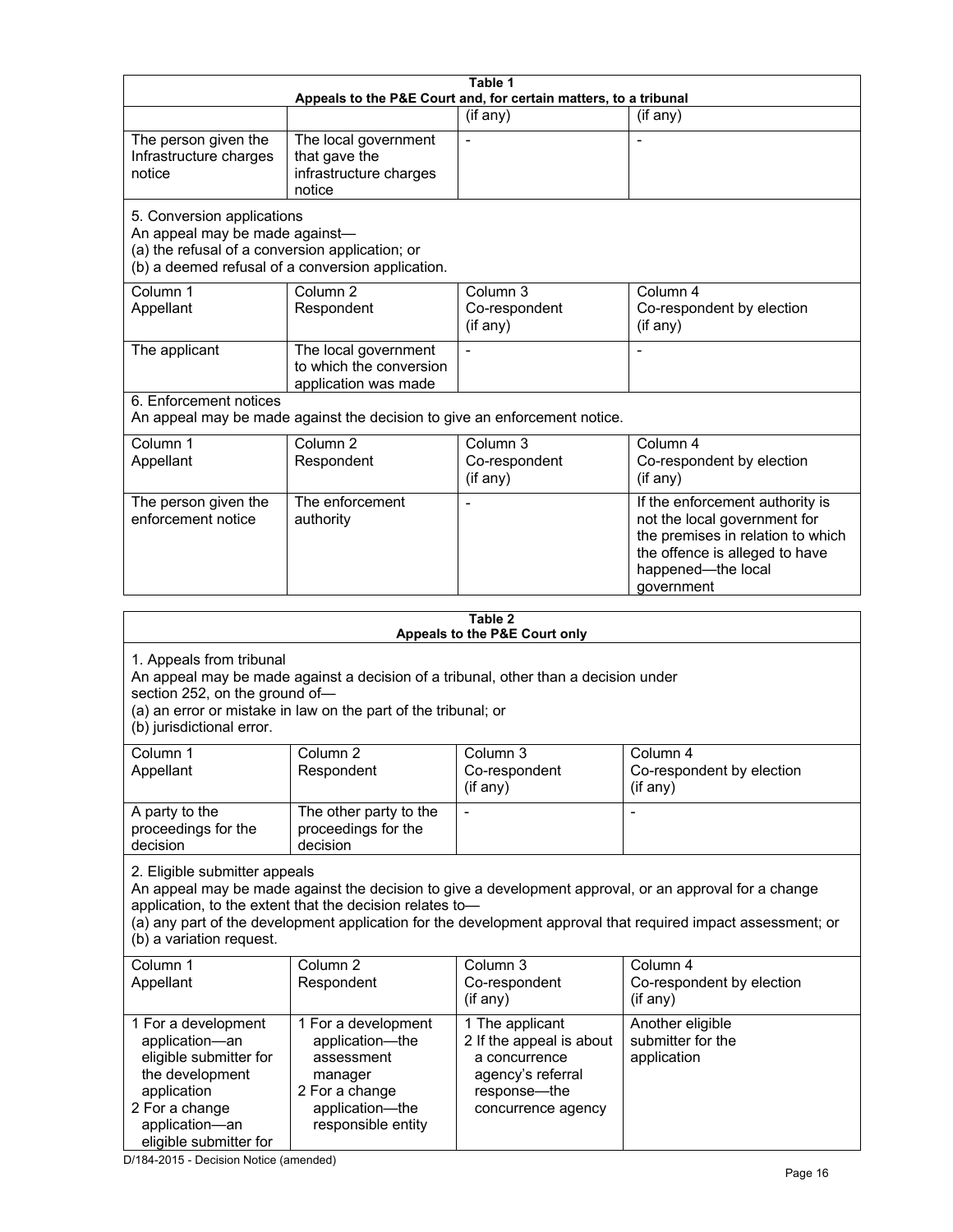| Table 2<br>Appeals to the P&E Court only                                                                                                                                                                                                                                                                                                                                                                           |                                                                                                                            |                                                                                                                         |                                                                                        |  |
|--------------------------------------------------------------------------------------------------------------------------------------------------------------------------------------------------------------------------------------------------------------------------------------------------------------------------------------------------------------------------------------------------------------------|----------------------------------------------------------------------------------------------------------------------------|-------------------------------------------------------------------------------------------------------------------------|----------------------------------------------------------------------------------------|--|
| the change<br>application                                                                                                                                                                                                                                                                                                                                                                                          |                                                                                                                            |                                                                                                                         |                                                                                        |  |
| 3. Eligible submitter and eligible advice agency appeals<br>An appeal may be made against a provision of a development approval, or failure to<br>include a provision in the development approval, to the extent the matter relates to-<br>(a) any part of the development application or the change application, for the development approval, that<br>required impact assessment; or<br>(b) a variation request. |                                                                                                                            |                                                                                                                         |                                                                                        |  |
| Column 1<br>Appellant                                                                                                                                                                                                                                                                                                                                                                                              | Column <sub>2</sub><br>Respondent                                                                                          | Column 3<br>Co-respondent<br>(if any)                                                                                   | Column 4<br>Co-respondent by election<br>(if any)                                      |  |
| 1 For a development<br>application-an<br>eligible submitter for<br>the development<br>application<br>2 For a change<br>application-an<br>eligible submitter for<br>the change<br>application<br>3 An eligible advice<br>agency for the<br>development<br>application or change<br>application                                                                                                                      | 1 For a development<br>application-the<br>assessment<br>manager<br>2 For a change<br>application-the<br>responsible entity | 1 The applicant<br>2 If the appeal is about<br>a concurrence<br>agency's referral<br>response-the<br>concurrence agency | Another eligible submitter for the<br>application                                      |  |
| 4. Compensation claims<br>An appeal may be made against-<br>(a) a decision under section 32 about a compensation claim; or<br>(b) a decision under section 265 about a claim for compensation; or<br>(c) a deemed refusal of a claim under paragraph (a) or (b).                                                                                                                                                   |                                                                                                                            |                                                                                                                         |                                                                                        |  |
| Column 1<br>Appellant                                                                                                                                                                                                                                                                                                                                                                                              | Column <sub>2</sub><br>Respondent                                                                                          | Column $3$<br>Co-respondent<br>(if any)                                                                                 | Column 4<br>Co-respondent by election<br>(if any)                                      |  |
| A person dissatisfied<br>with the decision                                                                                                                                                                                                                                                                                                                                                                         | The local<br>government to which<br>the claim was made                                                                     |                                                                                                                         |                                                                                        |  |
| 5. Registered premises<br>An appeal may be made against a decision of the Minister under chapter 7, part 4.                                                                                                                                                                                                                                                                                                        |                                                                                                                            |                                                                                                                         |                                                                                        |  |
| Column 1<br>Appellant                                                                                                                                                                                                                                                                                                                                                                                              | Column <sub>2</sub><br>Respondent                                                                                          | Column 3<br>Co-respondent<br>(if any)                                                                                   | Column 4<br>Co-respondent by election<br>(if any)                                      |  |
| 1 A person given a<br>decision notice about<br>the decision<br>2 If the decision is to<br>register premises or<br>renew the<br>registration of<br>premises-an owner<br>or occupier of<br>premises in the<br>affected area for the<br>registered premises<br>who is dissatisfied<br>with the decision                                                                                                               | The Minister                                                                                                               |                                                                                                                         | If an owner or occupier starts the<br>appeal - the owner of the<br>registered premises |  |